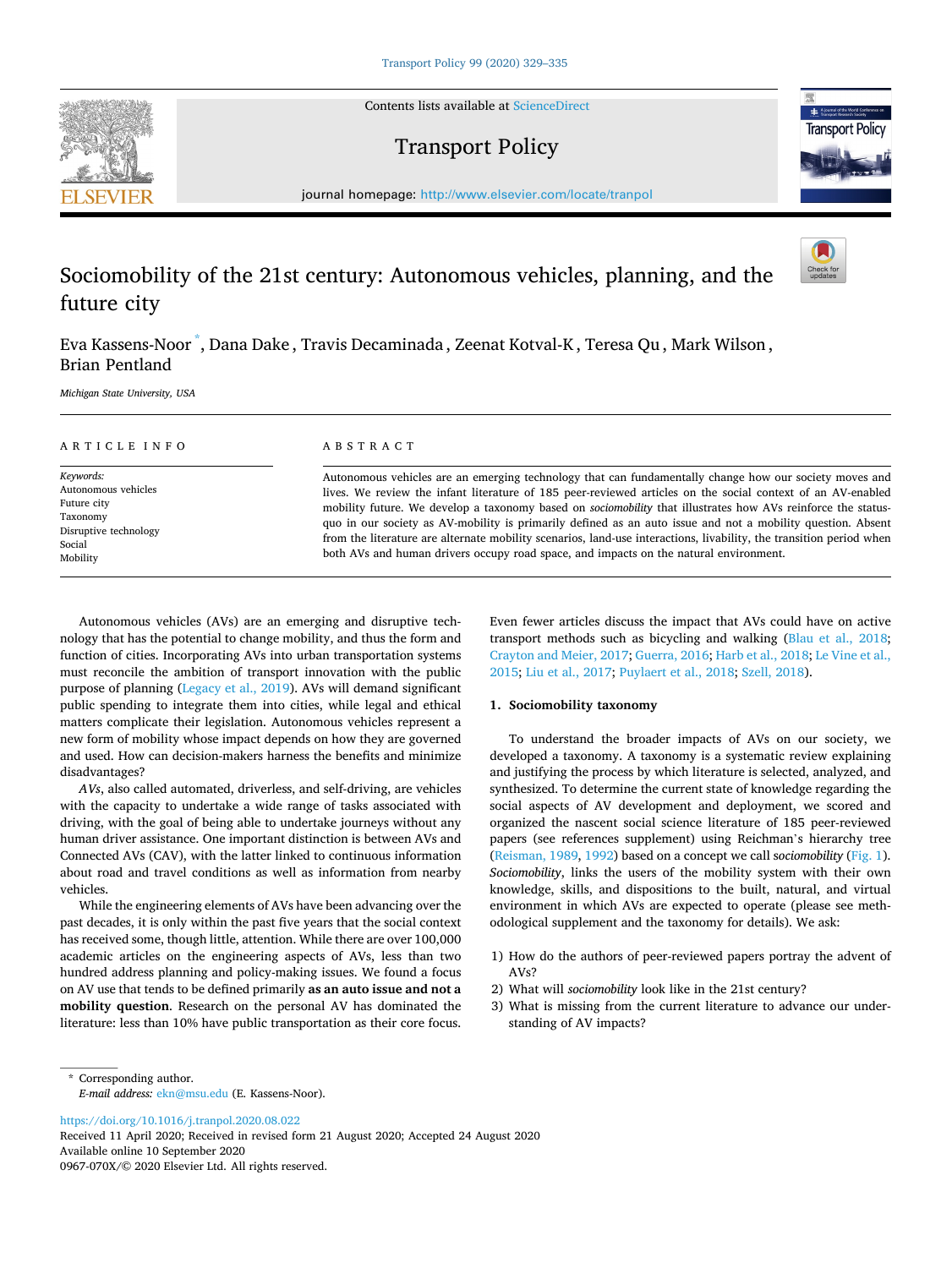<span id="page-1-0"></span>The infant literature on AVs in the social sciences tends to be positive and generally accepting of AVs, with few articles questioning if they should come or how communities can best use them. As discussed below, AVs may reinforce the status-quo or worse expand the divide of economic, environmental, and social inequities. Largely absent from the literature is the presentation of alternate scenarios for future mobility. Further, the current literature ignores the period of transition, skipping several decades when both AVs and human drivers share road space. Studies on impacts on the natural environment, interactions with landuse, and livability are rare.

The social science literature on AVs currently promotes adoption of AVs (*sociomobility* 0.96) and accepts deployment as inevitable. Most *sociomobility* categories show a weak benefit to society. While AVs may enhance human capabilities (*knowledge 1.26*) on what humans are able (*1.26*) and need to do (*1.26*), the sociomobility taxonomy shows weaker or no benefit on human skills: how they feel (*0.83*), think (*1.28*), and communicate (*-0.04*) in an AV future. Humans further show a weaker benefit on what they value (*0.78*), e.g. privacy, in contrast to what they expect (*1.01*) from AVs. The environment (0.97) in which AVs operate is expected to achieve higher benefits in the built (*1.09*) than in the virtual (*0.85*) environment, while impacts on the natural environment (*no score*  too few articles) remain opaque. Infrastructure (*1.06*), operations (*1.12*), and models (*1.07*) show greater benefits than learning (*0.63*).

In sum, the literature reflects a sense of technological determinism and generalization, accepting premises that engineering disciplines and businesses have suggested **without critically questioning AV deployment as good for whom and good for where**. In the section that follows, our paper provides a snapshot of the current literature on AVs in the social sciences.

# *1.1. The human as the user of the AV-Enabled mobility system*

The introduction of AVs will come as an opportunity to those who have and those who can, providing an overall motivation to society to adopt AVs (*Human 0.95*). Humans have three dispositions (knowledge, skills, and dispositions) to function in any society and adopt innovations ([El Zarwi et al., 2017](#page-4-0)).

## *1.1.1. Knowledge (human ability and needs)*

Social benefits will depend on willingness to adopt ([Bansal et al.,](#page-3-0)  [2016;](#page-3-0) [Charness et al., 2018;](#page-4-0) [Choi and Ji, 2015](#page-4-0); [Haboucha et al., 2017](#page-4-0); [Hudson et al., 2019](#page-4-0); [Hulse et al., 2018](#page-4-0); [Krueger et al., 2016;](#page-4-0) [Liljamo](#page-5-0)  [et al., 2018](#page-5-0); [Shabanpour et al., 2018a;](#page-5-0) [Wadud, 2017](#page-6-0); [Wu et al., 2019\)](#page-6-0) and willingness to pay for AVs ([Bansal and Kockelman, 2017](#page-3-0), [Bansal](#page-3-0)  [et al., 2016,](#page-3-0) [Daziano et al., 2017,](#page-4-0) [Talebian and Mishra, 2018\)](#page-6-0), which accrue to those who are highly educated [\(Haboucha et al., 2017; Krueger](#page-4-0)  [et al., 2016;](#page-4-0) [Liljamo et al., 2018\)](#page-5-0) and earn higher incomes [\(Bansal et al.,](#page-3-0)  [2016;](#page-3-0) [Shabanpour et al., 2018a](#page-5-0); [Wadud, 2017\)](#page-6-0). Likeliness of adoption also is attributed to the young ([Charness et al., 2018; Haboucha et al.,](#page-4-0)  [2017;](#page-4-0) [Hudson et al., 2019;](#page-4-0) [Hulse et al., 2018;](#page-4-0) [Krueger et al., 2016](#page-4-0);



# **Fig. 1. Taxonomy of Sociomobility with Autonomous Vehicles**

Note: Framework developed and coded according to supplements for taxonomy, methodology, and references. Negative numbers mean deterrents for society; positive number mean motivation for society. [.Abdur-Rahim et al., 2016; Albini et al., 2018; Bahamonde-Birke et al., 2018; Banks and Stanton, 2016; Bansal et al., 2016;](#page-3-0)  Bansal and Kockelman, 2017, 2018; Bärgman et al., 2017; Bellem et al., 2016, 2017, 2018; Bennett et al., 2019; Bigman and Gray, 2018; Bissell, 2018; Blau et al., 2018; Bonnefon et al., 2016; Bösch et al., 2018; Brozek and Jakubiec, 2017; Cannellos and Haga, 2016; Chapin et al., 2017; Charness et al., 2018; Chen et al., 2016; [Choi and Ji, 2015; Coca-Vila, 2018; Cohen and Cavoli, 2019; Collingwood, 2017, 2018; Conschafter, 2017; Contissa et al., 2017; Crayton and Meier, 2017; Daziano](#page-3-0)  [et al., 2017; De Bruin, 2016; De Bruyne and Werbrouck, 2018; De Sio, 2017; Deb et al., 2017, 2018; Diels and Bos, 2016; Dixit et al., 2016; Doecke et al., 2015; Duarte](#page-3-0)  and Ratti, 2018; El Zarwi et al., 2017; Endsley, 2017; Etzioni and Etzioni, 2017; Fagnant and Kockelman, 2015, 2018; Farhan and Chen, 2018; Favarò et al., 2018; [Fazlollahtabar, 2018; Fleetwood, 2017; Fox-Penner et al., 2018; Foy and Chapman, 2018; Gandia et al., 2019; Geistfeld, 2017; Gelauff et al., 2019; Ghiasi et al., 2017;](#page-3-0)  [Greenblatt and Saxena, 2015; Guerra, 2015, 2016; Haboucha et al., 2017; Hacker, 2017; Harb et al., 2018; Harper et al., 2016; Hashimoto et al., 2016; Hawkins and](#page-3-0)  [Nurul Habib, 2019; Hensher, 2018; Hergeth et al., 2016; Hevelke and Nida-Rümelin, 2015; Hicks, 2018; Himmelreich, 2018; Hopkins and Schwanen, 2018; Horrey](#page-3-0)  [et al., 2015; Hübner and White, 2018; Hudson et al., 2019; Hughes, 2016; Hulse et al., 2018; Iacobucci et al., 2019; Kalra and Paddock, 2016; Kane and Whitehead,](#page-3-0)  [2017; Kauffmann et al., 2018; Kelley, 2017; Koopman and Wagner, 2016; Krueger et al., 2016; Kuiper et al., 2018; Kumar et al., 1996; Le Vine et al., 2015; Leben,](#page-3-0)  [2017; Lee et al., 2015; Lee and Mirman, 2018; Legacy et al., 2019; Lentzakis et al., 2018; Levin et al., 2016, 2017; Levin and Rey, 2017; Li et al., 2018; Liljamo et al.,](#page-3-0)  [2018; Lima et al., 2018; Lin et al., 2018; Liu, 2017, 2018; Liu et al., 2017; Loeb et al., 2018; Lohmann, 2016; LoRicco, 2017; Louie and Mouloua, 2019; Lu et al., 2017;](#page-3-0)  [Luetge, 2017; Lutin, 2018; Ma et al., 2019; Mahmassani, 2016; Masoud and Jayakrishnan, 2017; McGrath and Gupta, 2018; McMurry et al., 2018; Meckling and](#page-3-0)  Nahm, 2018; Meneguette et al., 2016; Meng et al., 2018; Mersky and Samaras, 2016; Meyer et al., 2017; Mezei and Lazányi, 2018; Millard-Ball, 2018; Miller and Boyle, 2019; Mohan, 2016; Nair et al., 2018; Nazari et al., 2018; Nees et al., 2016; Niu et al., 2018; Noruzoliaee et al., 2018; Nourinejad et al., 2018; Nourinejad and [Roorda, 2016; Nyholm and Smids, 2018; Ohnemus and Perl, 2016; Panagiotopoulos and Dimitrakopoulos, 2018; Papadoulis et al., 2019; Payre et al., 2016; Perboli](#page-3-0)  and Rosano, 2019; Pérez-Marín and Guillén, 2019; Pickering and Byrne, 2014; Pinter et al., 2017; Puylaert et al., 2018; Rahwan, 2018; Raksincharoensak et al., 2016; [Reisman, 2005; Richards and Stedmon, 2016; Roca et al., 2016; Rosenberger, 2015; Salatiello and Felver, 2017; Salonen, 2018; Sandry, 2018; Schoonmaker, 2016;](#page-3-0)  [Shabanpour et al., 2018a, 2018b; Shen et al., 2018; Siebert et al., 2017; Simoni et al., 2019; Singleton, 2019; Sinha et al., 2017; Soe and Drechsler, 2018; Sommaggio](#page-3-0)  [and Marchiori, 2018; Sousa et al., 2017; Sparrow and Howard, 2017; Stern et al., 2018, 2019; Stilgoe, 2018; Sucasas et al., 2016; Szell, 2018; Tajalli and Hajbabaie,](#page-3-0)  [2018; Takeda et al., 2016; Talebian and Mishra, 2018; Talebpour and Mahmassani, 2016; Thomopoulos and Givoni, 2015; Thomson et al., 2019; Tokody et al., 2018;](#page-3-0)  [Tomsk State University of Control Systems and Radioelectronics and Churilov, 2018; Truong et al., 2017; van der Heiden et al., 2018; Vlakveld et al., 2018; Vo](#page-3-0)ß et al., [2018; Wadud, 2017; Walker and Trick, 2018; Wandtner et al., 2018; Wen et al., 2018, 2019; Wilson et al., 2019; Winter et al., 2018; Woldeamanuel and Nguyen,](#page-3-0)  [2018; Wu et al., 2019; Yi et al., 2018; Zakharenko, 2016; Zhang et al., 2016, 2018; Zhang and Nie, 2018; Zushi, 2017; Evans, 1994; Reisman, 1989; Reisman, 1992;](#page-3-0)  Vogel & [Wetherbe and 1984Pub, 1984](#page-3-0)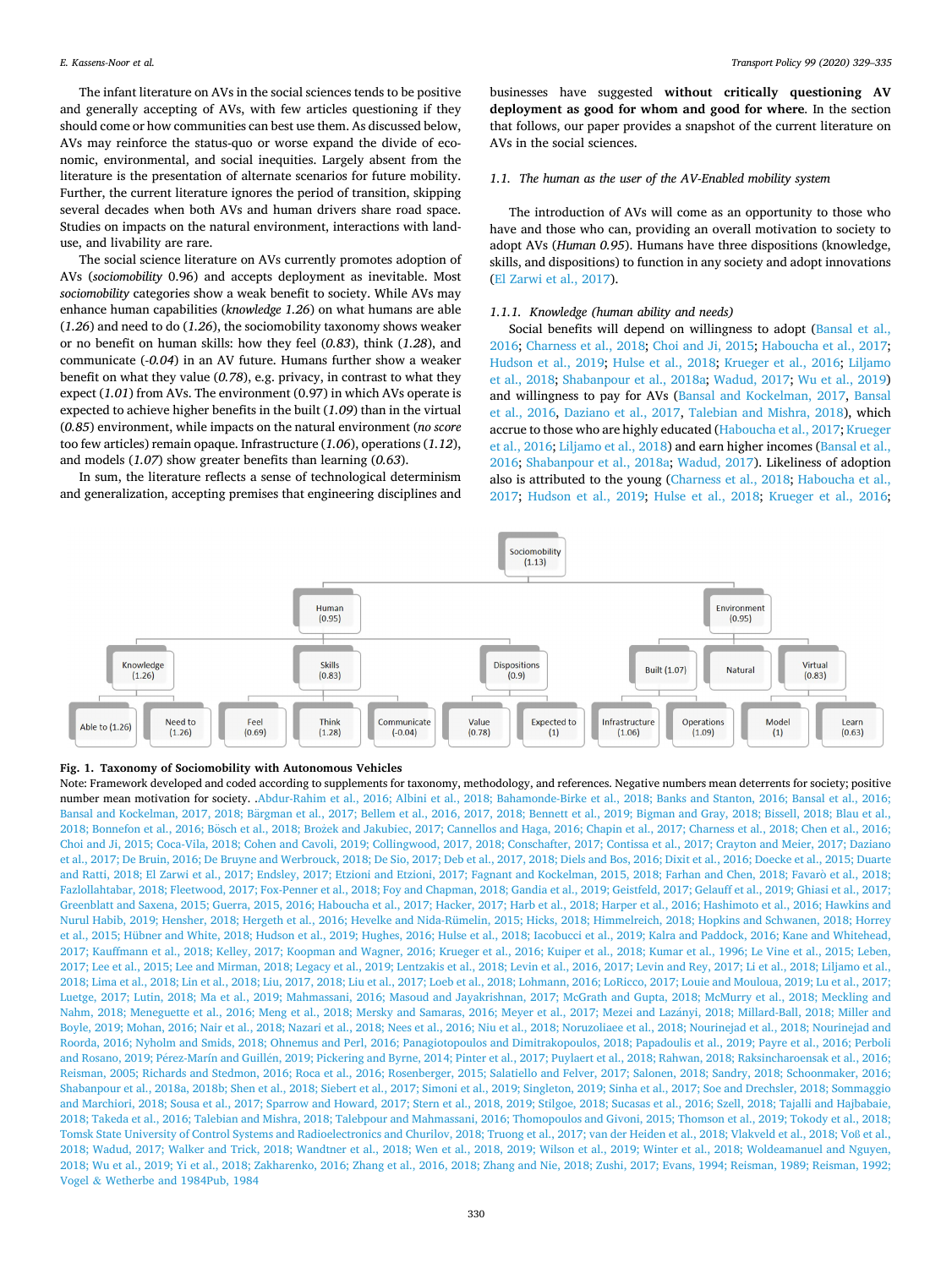[Shabanpour et al., 2018a\)](#page-5-0), males [\(Bansal et al., 2016;](#page-3-0) [Charness et al.,](#page-4-0)  [2018; Hudson et al., 2019; Hulse et al., 2018](#page-4-0); [Liljamo et al., 2018\)](#page-5-0), urbanites [\(Bansal et al., 2016](#page-3-0); [Liljamo et al., 2018](#page-5-0); [Shabanpour et al.,](#page-5-0)  [2018a\)](#page-5-0), and Caucasians ([Wilson et al., 2019\)](#page-6-0). When mobility increases for these population segments, the elderly, female, non-white, and lower income segments of society may face greater marginalization. Some researchers posit that those without access to a vehicle or those who do not have a driver's license ([Liljamo et al., 2018](#page-5-0)) would be "early adopters" of AVs, especially seniors, people with disabilities ([Bennett](#page-3-0)  [et al., 2019;](#page-3-0) [Lutin, 2018](#page-5-0)), and children ([Harper et al., 2016](#page-4-0)). Further, there may be negative health impacts for people using driverless cars ranging from temporary discomfort [\(Diels and Bos, 2016](#page-4-0); [Kuiper et al.,](#page-4-0)  [2018\)](#page-4-0) to long-term health implications due to a mode shift away from active and public transport towards AVs ([Crayton and Meier, 2017](#page-4-0); [Kelley, 2017](#page-4-0); [Liu et al., 2017](#page-5-0); [Simoni et al., 2019](#page-5-0)).

# *1.1.2. Skills (human feelings, thinking, and communication)*

One motivation for AVs introduction is safety, because in theory AVs can navigate the environment better than humans ([Blau et al., 2018](#page-3-0); [Doecke et al., 2015](#page-4-0); [Papadoulis et al., 2019](#page-5-0)). However, as AVs take over simple driver skills, they can pose safety risks [\(Lee et al., 2015\)](#page-5-0): as people reduce their time spent driving, they may lose coping skills for difficult driving situations [\(Banks and Stanton, 2016,](#page-3-0) [Foy and Chapman,](#page-4-0)  [2018,](#page-4-0) [LoRicco, 2017](#page-5-0), [Payre et al., 2016](#page-5-0), [Sandry, 2018,](#page-5-0) [Walker and](#page-6-0)  [Trick, 2018](#page-6-0)). Successful transition further assumes a human willingness to enter and trust a driverless vehicle ([Choi and Ji, 2015](#page-4-0); [Dixit et al.,](#page-4-0)  [2016;](#page-4-0) [Niu et al., 2018; Panagiotopoulos and Dimitrakopoulos, 2018](#page-5-0)), as well as a social relearning on how to behave as a mobility user ([Deb](#page-4-0)  [et al., 2017,](#page-4-0) [2018;](#page-4-0) [Millard-Ball, 2018\)](#page-5-0); both may pose challenging for some. For example, while people may prefer AVs to be programmed to benefit society in the abstract, people do not trust (and would not purchase) cars programmed to sacrifice their own life for others [\(Sha](#page-5-0)[banpour et al., 2018a](#page-5-0)). Notably, little work has been devoted estimating how this period of driving transition will impact society. This is concerning as our taxonomy highlights a disincentive for society to adopt AVs given human communication skills decrease.

# *1.1.3. Dispositions (human values and expectations)*

US states develop their own regulations, frequently allowing AV manufacturers to decide how AVs make moral and ethical decisions, despite a pre-existing aversion within society against machines taking on this role [\(Dixit et al., 2016;](#page-4-0) [Geistfeld, 2017](#page-4-0); [McGrath and Gupta,](#page-5-0)  [2018; Niu et al., 2018;](#page-5-0) [Rahwan, 2018](#page-5-0)). Largely unregulated, AV manufacturers algorithmicize our society's ethics, which heightens the risk that (a) our historical socioeconomic divides and injustices will be made implicit in the code ([Liu, 2017](#page-5-0); [Rahwan, 2018\)](#page-5-0), and (b) the programming of behavioral codes are designed to overcome human aversions to machines making moral decisions ([Bellem et al., 2018;](#page-3-0) [Bigman and](#page-3-0)  [Gray, 2018;](#page-3-0) [McGrath and Gupta, 2018](#page-5-0); [Niu et al., 2018\)](#page-5-0). At the same time, policymakers and businesses push developments, testing, and deployments of AVs through undemocratic, non-inclusive, and authoritarian governance processes accepting a significant loss in privacy ([Collingwood, 2017](#page-4-0), [De Bruin, 2016,](#page-4-0) [Hacker, 2017](#page-4-0), [Hopkins and](#page-4-0)  [Schwanen, 2018](#page-4-0), [Masoud and Jayakrishnan, 2017,](#page-5-0) [Schoonmaker,](#page-5-0)  [2016\)](#page-5-0).AV deployment raises questions over liability and suggests scenarios how manufacturers, policy-makers, and individuals share liability (Brożek [and Jakubiec, 2017](#page-3-0); [De Bruin, 2016](#page-4-0); [De Sio, 2017](#page-4-0); Geistfeld, [2017;](#page-4-0) [Hevelke and Nida-Rümelin, 2015](#page-4-0); [Lohmann, 2016;](#page-5-0) [LoRicco,](#page-5-0)  [2017; Salatiello and Felver, 2017\)](#page-5-0). If and when AVs are fully deployed, US society's inequalities and discrimination is likely to persist if not widen ([Liu, 2017](#page-5-0); [Wilson et al., 2019\)](#page-6-0).

# *1.2. Environment of the new AV-Enabled mobility system*

AVs will function at the intersect of the built, natural, and virtual environment. To date, authors have assessed the impact of AVs on the

environment as positive (*0.97*) accepting that AV technology can deliver benefits that outweigh its costs.

## *1.2.1. Built environment (infrastructure and operations)*

AVs will enable a safer built environment by reducing crashes significantly ([Blau et al., 2018,](#page-3-0) [Fleetwood, 2017,](#page-4-0) [Doecke et al., 2015](#page-4-0), [Geistfeld, 2017](#page-4-0), [Papadoulis et al., 2019](#page-5-0)). To enable safe AV operations, significant new infrastructure investments are necessary (Chapin et al., [2017,](#page-4-0) [Chen et al., 2016](#page-4-0), [Duarte and Ratti, 2018,](#page-4-0) [Ghiasi et al., 2017](#page-4-0), [Guerra, 2016](#page-4-0), [Loeb et al., 2018, Mahmassani, 2016](#page-5-0), Mezei and Lazányi, [2018, Noruzoliaee et al., 2018](#page-5-0), [Sinha et al., 2017](#page-6-0), [Sousa et al., 2017, Yi](#page-6-0)  [et al., 2018\)](#page-6-0). However, higher income earners, like drivers and regular commuters, benefit the most when congestion reduces ([Haboucha et al.,](#page-4-0)  [2017; Kalra and Paddock, 2016;](#page-4-0) [Tokody et al., 2018](#page-6-0); [Cohen and Cavoli,](#page-4-0)  [2019;](#page-4-0) [Levin et al., 2017](#page-5-0); [Mahmassani, 2016](#page-5-0); [Singleton, 2019;](#page-6-0) [Szell,](#page-6-0)  [2018;](#page-6-0) [Wadud, 2017\)](#page-6-0). Due to reduced parking and driving space, new downtown areas will allow for living and working investments, once more benefiting the already wealthy ([Duarte and Ratti, 2018,](#page-4-0) [Ghiasi](#page-4-0)  [et al., 2017,](#page-4-0) [Hawkins and Nurul Habib, 2019,](#page-4-0) [Liu, 2018,](#page-5-0) [Nourinejad](#page-5-0)  [et al., 2018](#page-5-0), [Meneguette et al., 2016](#page-5-0)). Notably, the underlying assumptions to achieve travel time savings are that AVs will operate as a last mile option ([Ohnemus and Perl, 2016](#page-5-0); [Shen et al., 2018](#page-5-0)) and in shared form ([El Zarwi et al., 2017;](#page-4-0) [Fagnant and Kockelman, 2018](#page-4-0); [Farhan and Chen, 2018; Iacobucci et al., 2019;](#page-4-0) [Nourinejad and Roorda,](#page-5-0)  [2016;](#page-5-0) [Ohnemus and Perl, 2016](#page-5-0)), while cities invest in transit-oriented development ([Hawkins and Nurul Habib, 2019;](#page-4-0) [Lu et al., 2017\)](#page-5-0). However, shared mobility may not be acceptable for some as it will reduce security [\(Rahwan, 2018; Liu, 2017](#page-5-0)), and most papers lack to account for the possibility that AVs could cause different types of crashes ([Etzioni](#page-4-0)  [and Etzioni, 2017](#page-4-0); [Wilson et al., 2019\)](#page-6-0). Regardless, the premise of AVs being involved in fewer crashes will be non-provable in the first 100 years of operation [\(Kalra and Paddock, 2016](#page-4-0)).

## *1.2.2. Natural environment*

Very few publications discuss how AVs will impact the natural environment, climate change, and energy consumption. Assuming the introduction of AVs as electric vehicles, greenhouse gas emissions will decrease unless, higher traffic volumes and congestion offset the potential savings ([Bahamonde-Birke et al., 2018](#page-3-0); [Fox-Penner et al., 2018](#page-4-0); [Greenblatt and Saxena, 2015](#page-4-0); [Iacobucci et al., 2019;](#page-4-0) [Meckling and](#page-5-0)  [Nahm, 2018](#page-5-0); [Mersky and Samaras, 2016](#page-5-0); [Stern et al., 2019;](#page-6-0) [Thomo](#page-6-0)[poulos and Givoni, 2015](#page-6-0); [Wu et al., 2019](#page-6-0); [Zhang et al., 2016;](#page-6-0) [Zushi,](#page-6-0)  [2017\)](#page-6-0).

# *1.2.3. Virtual environment (modeling and learning)*

AV algorithms will make mobility more efficient, increase safety, and provide improved comfort [\(Bonnefon et al., 2016;](#page-3-0) [Contissa et al., 2017](#page-4-0); [Hacker, 2017;](#page-4-0) [Hübner and White, 2018;](#page-4-0) [Talebpour and Mahmassani,](#page-6-0)  [2016\)](#page-6-0), but they also may determine norms of social behavior and the emergence of social preferences ([Choi and Ji, 2015](#page-4-0)). Because algorithms sit outside the democratic process, morality and ethics are outsourced to whomever owns the AV algorithm [\(Contissa et al., 2017; Hacker, 2017](#page-4-0); [Hübner and White, 2018](#page-4-0); [Leben, 2017;](#page-4-0) [Masoud and Jayakrishnan, 2017](#page-5-0); [Rahwan, 2018\)](#page-5-0). AI system stakeholders thus reprogram social and cultural norms, accepting implicit tradeoffs in peoples' privacy and freedom ([Fagnant and Kockelman, 2015, Hacker, 2017,](#page-4-0) [Rahwan, 2018](#page-5-0)). As a result of this encoding process, society's inequalities and discrimination are likely to persist if not widen when AVs are deployed [\(Liu,](#page-5-0)  [2017\)](#page-5-0). Especially, driver engagement during human to machine transitions remain a serious challenge for policy-makers pitting personal freedom against the ethical unlawfulness of human driving (Bösch et al., [2018;](#page-3-0) [De Bruin, 2016](#page-4-0); [De Sio, 2017;](#page-4-0) [Geistfeld, 2017;](#page-4-0) [Hevelke and](#page-4-0)  [Nida-Rümelin, 2015](#page-4-0); [Pinter et al., 2017](#page-5-0); [LoRicco, 2017](#page-5-0); [Salatiello and](#page-5-0)  [Felver, 2017](#page-5-0); [Salatiello and Felver, 2017;](#page-5-0) [Sparrow and Howard, 2017](#page-6-0); [Stilgoe, 2018](#page-6-0); [Tomsk State University of Control Systems and Radio](#page-6-0)[electronics and Churilov, 2018](#page-6-0)).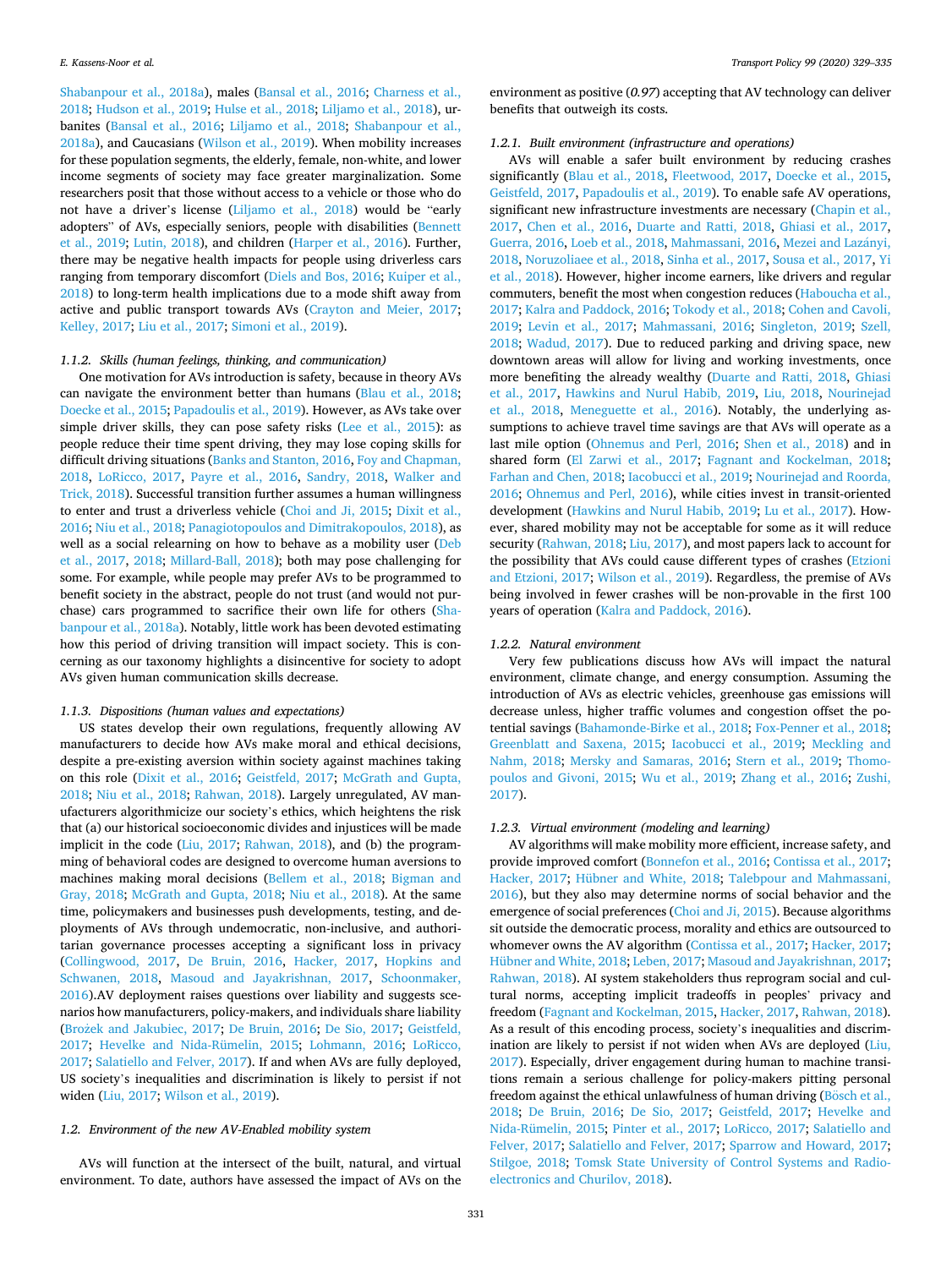# <span id="page-3-0"></span>**2. The role of autonomous vehicles in urban mobility**

The AV-literature is auto-centric and minimizes the role of mobility choices predicting a shift towards the automobile [\(Deb et al., 2018](#page-4-0); [Hensher, 2018; Kane and Whitehead, 2017;](#page-4-0) [Liu et al., 2017; Loeb et al.,](#page-5-0)  [2018;](#page-5-0) [Simoni et al., 2019](#page-5-0); [Sparrow and Howard, 2017](#page-6-0); [Thomopoulos](#page-6-0)  [and Givoni, 2015](#page-6-0)). Most publications accept that cars are the dominating feature of the urban transport landscape of tomorrow, while there is no consensus as to whether AVs will impact public transportation for better (Bahamonde-Birke et al., 2018; Bennett et al., 2019; [Fagnant and](#page-4-0)  [Kockelman, 2018;](#page-4-0) [Farhan and Chen, 2018](#page-4-0); [Gelauff et al., 2019](#page-4-0); [Iaco](#page-4-0)[bucci et al., 2019](#page-4-0); [Puylaert et al., 2018;](#page-5-0) [Shen et al., 2018;](#page-5-0) [Wen et al.,](#page-6-0)  [2018\)](#page-6-0) or worse (Bahamonde-Birke et al., 2018; [Crayton and Meier,](#page-4-0)  [2017; Gelauff et al., 2019; Harb et al., 2018](#page-4-0); [Kane and Whitehead, 2017](#page-4-0); [Liu et al., 2017](#page-5-0); [Simoni et al., 2019](#page-5-0); [Puylaert et al., 2018;](#page-5-0) [Szell, 2018](#page-6-0)). Public transit with AVs may lead to greater efficiency, lower costs, reduced emissions, and increase accessibility and mobility (Bennett et al., 2019; Bösch et al., 2018; [El Zarwi et al., 2017](#page-4-0); Fox-Penner et al., [2018; Greenblatt and Saxena, 2015](#page-4-0); [Hensher, 2018;](#page-4-0) Mezei and Lazányi, [2018;](#page-5-0) [Ohnemus and Perl, 2016](#page-5-0); [Shen et al., 2018;](#page-5-0) [Sousa et al., 2017](#page-6-0); [Truong et al., 2017](#page-6-0); [Wen et al., 2018](#page-6-0)). Conversely, it may also decrease safety, security, accessibility, mobility, increase emissions, and lead to job loss (Bösch et al., 2018; [Cohen and Cavoli, 2019](#page-4-0); Crayton and Meier, [2017; El Zarwi et al., 2017](#page-4-0); [Fagnant and Kockelman, 2015](#page-4-0); [Harb et al.,](#page-4-0)  [2018; Hensher, 2018;](#page-4-0) [Legacy et al., 2019; Lu et al., 2017; Millard-Ball,](#page-5-0)  [2018;](#page-5-0) [Salonen, 2018](#page-5-0); [Szell, 2018](#page-6-0)). How AVs will be integrated into existing transit networks is also unclear: some suggest medium-sized shuttles ([Salonen, 2018;](#page-5-0) [Wu et al., 2019\)](#page-6-0), some argue for fleets of small publicly or privately owned shared-AVs ([Fagnant and Kockelman,](#page-4-0)  [2018;](#page-4-0) [Farhan and Chen, 2018;](#page-4-0) [Gelauff et al., 2019;](#page-4-0) [Iacobucci et al.,](#page-4-0)  [2019;](#page-4-0) [Nazari et al., 2018](#page-5-0); [Wen et al., 2019\)](#page-6-0), some for individual demand-response vehicles [\(Liu et al., 2017](#page-5-0); [Loeb et al., 2018;](#page-5-0) [Nour](#page-5-0)[inejad and Roorda, 2016](#page-5-0); [Ohnemus and Perl, 2016](#page-5-0); [Truong et al., 2017](#page-6-0)), and few for autonomous rail ([Mezei and Laz](#page-5-0)ányi, 2018). Regardless, funding for public transit is a serious concern [\(Hensher, 2018;](#page-4-0) [Lu et al.,](#page-5-0)  [2017\)](#page-5-0).

#### **3. Identifying literature gaps and implications**

Our commentary provides a mid-2019 literature snapshot on AVs and identifies gaps in knowledge. Research tends to see AVs in isolation rather than one element in a mobility strategy. Active and public transit contributions are rare. Further, the literature has remained rather silent on the complexity of transition when both humans and autonomous vehicles navigate road space. Research findings on the impact of AVs on the natural environment is minimal. Finally, within the social science literature there is little research as to how autonomous technology could be retrofitted into existing infrastructures and vehicles, despite the potential of autonomous technology itself to increase safety. Research in these rarely explored issues is necessary to equip policy-makers with essential knowledge to develop policy for their wide-spread deployment.

Two areas of primary concern evolved from our review: researchers tended to recognize the benefits and overlook challenges and most scholars accept the premise that the AV age is upon us addressing the question of when, not whether, it should be. Throughout human history, breakthrough technologies have come with unintended consequences. As communities engage with AVs, it is important to be mindful of technological determinism: the acceptance of new technologies as an external force rather than one that can be changed. Instead of viewing AVs as inevitable, AVs should be seen as a technology useful for some applications that must be nested in the broader mobility challenges communities of the future face. Transport policy-makers are the vanguard of that future and the ways in which AVs are used in our communities.

## **Funding acknowledgment**

We thank the Center for Business and Social Analytics at Michigan State University for funding this research.

## **CRediT authorship contribution statement**

**Eva Kassens-Noor:** Conceptualization, Data curation, Formal analysis, Funding acquisition, Investigation, Methodology, Project administration, Supervision, Validation, Visualization, Writing - original draft, Writing - review & editing. **Dana Dake:** Conceptualization, Data curation, Formal analysis, Methodology, Visualization, Writing - original draft. **Travis Decaminada:** Data curation, Formal analysis, Methodology, Validation, Writing - review & editing. **Zeenat Kotval-K:** Conceptualization, Data curation, Formal analysis, Funding acquisition, Investigation, Methodology, Writing - original draft. **Teresa Qu:**  Conceptualization, Data curation, Formal analysis. **Mark Wilson:**  Conceptualization, Data curation, Formal analysis, Funding acquisition, Investigation, Methodology, Writing - original draft. **Brian Pentland:**  Conceptualization, Data curation, Formal analysis, Funding acquisition, Investigation, Methodology, Writing - original draft, Writing - review & editing.

#### **Appendix A. Supplementary data**

Supplementary data related to this article can be found at [https://](https://doi.org/10.1016/j.tranpol.2020.08.022)  [doi.org/10.1016/j.tranpol.2020.08.022.](https://doi.org/10.1016/j.tranpol.2020.08.022)

#### **References**

- [Abdur-Rahim, J., Morales, Y., Gupta, P., Umata, I., Watanabe, A., Even, J., et al., 2016.](http://refhub.elsevier.com/S0967-070X(20)30329-2/sref1)  [Multi-sensor based state prediction for personal mobility vehicles. PloS One 11 \(10\),](http://refhub.elsevier.com/S0967-070X(20)30329-2/sref1)  [e0162593.](http://refhub.elsevier.com/S0967-070X(20)30329-2/sref1)
- [Albini, A., Tokody, D., Rajnai, Z., 2018. The categorization and information technology](http://refhub.elsevier.com/S0967-070X(20)30329-2/sref2)  security of automated vehicles. Interdiscip. Descr. Complex Syst.: INDECS 16 (3-A), 327–[332](http://refhub.elsevier.com/S0967-070X(20)30329-2/sref2).
- Bahamonde-Birke, F.J., Kickhöfer, [B., Heinrichs, D., Kuhnimhof, T., 2018. A systemic](http://refhub.elsevier.com/S0967-070X(20)30329-2/sref3) [view on autonomous vehicles: policy aspects for a sustainable transportation](http://refhub.elsevier.com/S0967-070X(20)30329-2/sref3)  [planning. disP-The Planning Review 54 \(3\), 12](http://refhub.elsevier.com/S0967-070X(20)30329-2/sref3)–25.
- [Banks, V.A., Stanton, N.A., 2016. Driver-centred vehicle automation: using network](http://refhub.elsevier.com/S0967-070X(20)30329-2/sref4) [analysis for agent-based modelling of the driver in highly automated driving](http://refhub.elsevier.com/S0967-070X(20)30329-2/sref4) [systems. Ergonomics 59 \(11\), 1442](http://refhub.elsevier.com/S0967-070X(20)30329-2/sref4)–1452.
- [Bansal, P., Kockelman, K.M., 2017. Forecasting Americans](http://refhub.elsevier.com/S0967-070X(20)30329-2/sref5)' long-term adoption of [connected and autonomous vehicle technologies. Transport. Res. Pol. Pract. 95,](http://refhub.elsevier.com/S0967-070X(20)30329-2/sref5) 49–[63](http://refhub.elsevier.com/S0967-070X(20)30329-2/sref5).
- [Bansal, P., Kockelman, K.M., 2018. Are we ready to embrace connected and self-driving](http://refhub.elsevier.com/S0967-070X(20)30329-2/sref6)  [vehicles? A case study of Texans. Transportation 45 \(2\), 641](http://refhub.elsevier.com/S0967-070X(20)30329-2/sref6)–675.
- [Bansal, P., Kockelman, K.M., Singh, A., 2016. Assessing public opinions of and interest in](http://refhub.elsevier.com/S0967-070X(20)30329-2/sref7)  [new vehicle technologies: an Austin perspective. Transport. Res. C Emerg. Technol.](http://refhub.elsevier.com/S0967-070X(20)30329-2/sref7)  [67, 1](http://refhub.elsevier.com/S0967-070X(20)30329-2/sref7)–14.
- Bärgman, J., Boda, C.N., Dozza, M., 2017. Counterfactual simulations applied to SHRP2 [crashes: the effect of driver behavior models on safety benefit estimations of](http://refhub.elsevier.com/S0967-070X(20)30329-2/sref8) [intelligent safety systems. Accid. Anal. Prev. 102, 165](http://refhub.elsevier.com/S0967-070X(20)30329-2/sref8)–180.
- Bellem, H., Schönenberg, T., Krems, J.F., Schrauf, M., 2016. Objective metrics of [comfort: developing a driving style for highly automated vehicles. Transport. Res. F](http://refhub.elsevier.com/S0967-070X(20)30329-2/sref9)  [Traffic Psychol. Behav. 41, 45](http://refhub.elsevier.com/S0967-070X(20)30329-2/sref9)–54.
- Bellem, H., Klüver, M., Schrauf, M., Schöner, H.P., Hecht, H., Krems, J.F., 2017. Can we [study autonomous driving comfort in moving-base driving simulators? A validation](http://refhub.elsevier.com/S0967-070X(20)30329-2/sref10)  [study. Hum. Factors 59 \(3\), 442](http://refhub.elsevier.com/S0967-070X(20)30329-2/sref10)–456.
- [Bellem, H., Thiel, B., Schrauf, M., Krems, J.F., 2018. Comfort in automated driving: an](http://refhub.elsevier.com/S0967-070X(20)30329-2/sref11)  [analysis of preferences for different automated driving styles and their dependence](http://refhub.elsevier.com/S0967-070X(20)30329-2/sref11)  [on personality traits. Transport. Res. F Traffic Psychol. Behav. 55, 90](http://refhub.elsevier.com/S0967-070X(20)30329-2/sref11)–100.
- [Bennett, R., Vijaygopal, R., Kottasz, R., 2019. Willingness of people with mental health](http://refhub.elsevier.com/S0967-070X(20)30329-2/sref12)  [disabilities to travel in driverless vehicles. Journal of Transport](http://refhub.elsevier.com/S0967-070X(20)30329-2/sref12) & Health 12, 1–12. [Bigman, Y.E., Gray, K., 2018. People are averse to machines making moral decisions.](http://refhub.elsevier.com/S0967-070X(20)30329-2/sref13)
- [Cognition 181, 21](http://refhub.elsevier.com/S0967-070X(20)30329-2/sref13)–34. [Bissell, D., 2018. Automation interrupted: how autonomous vehicle accidents transform](http://refhub.elsevier.com/S0967-070X(20)30329-2/sref14)
- [the material politics of automation. Polit. Geogr. 65, 57](http://refhub.elsevier.com/S0967-070X(20)30329-2/sref14)–66. [Blau, M., Akar, G., Nasar, J., 2018. Driverless vehicles](http://refhub.elsevier.com/S0967-070X(20)30329-2/sref15)' potential influence on bicyclist
- [facility preferences. International journal of sustainable transportation 12 \(9\),](http://refhub.elsevier.com/S0967-070X(20)30329-2/sref15)  665–[674](http://refhub.elsevier.com/S0967-070X(20)30329-2/sref15). [Bonnefon, J.F., Shariff, A., Rahwan, I., 2016. The social dilemma of autonomous](http://refhub.elsevier.com/S0967-070X(20)30329-2/sref16)
- [vehicles. Science 352 \(6293\), 1573](http://refhub.elsevier.com/S0967-070X(20)30329-2/sref16)–1576.
- Bösch, P.M., Becker, F., Becker, H., Axhausen, K.W., 2018. Cost-based analysis of [autonomous mobility services. Transport Pol. 64, 76](http://refhub.elsevier.com/S0967-070X(20)30329-2/sref17)–91.
- Brozek, B., Jakubiec, M., 2017. On the legal responsibility of autonomous machines. [Artif. Intell. Law 25 \(3\), 293](http://refhub.elsevier.com/S0967-070X(20)30329-2/sref18)–304.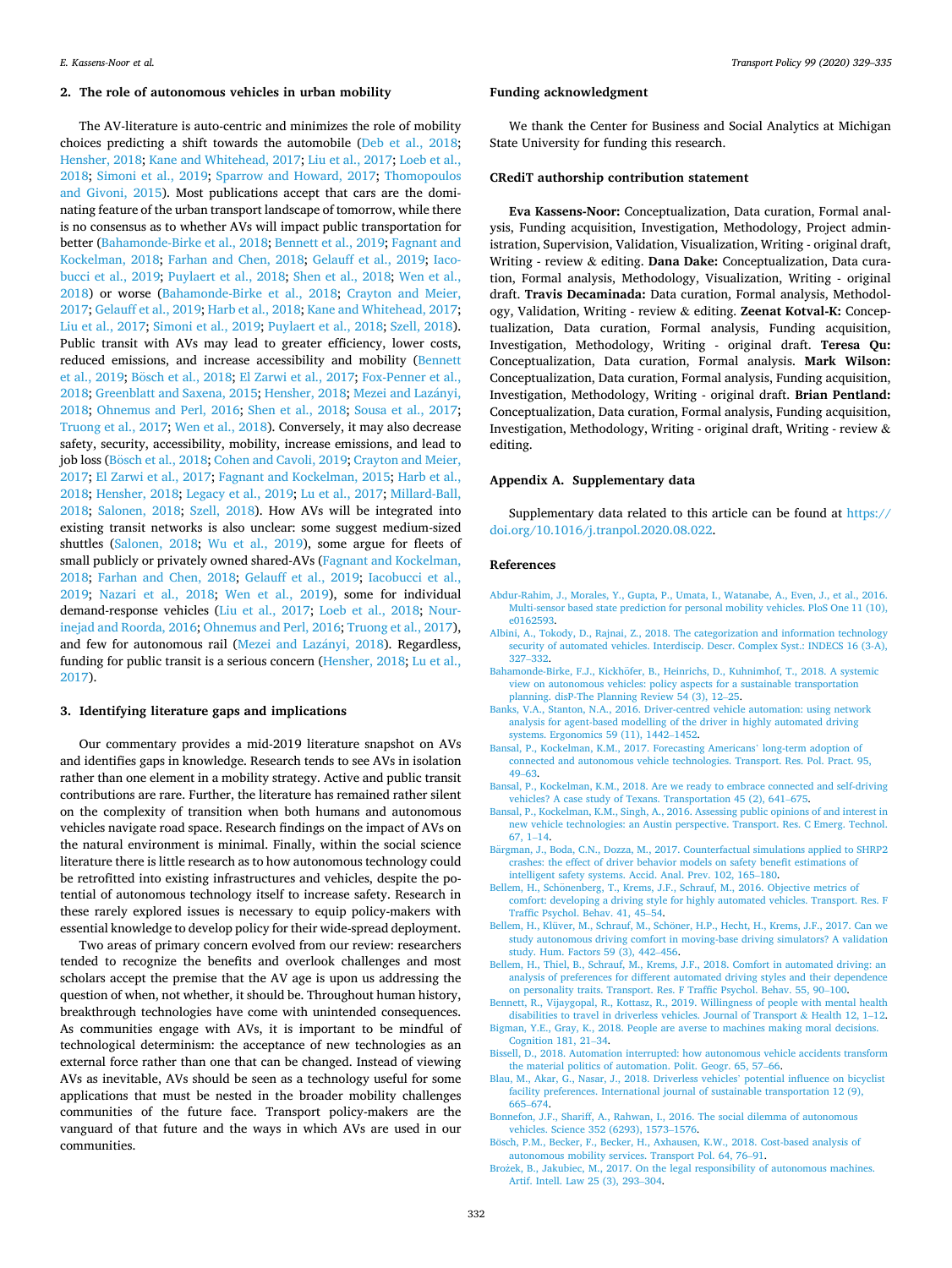#### <span id="page-4-0"></span>*E. Kassens-Noor et al.*

[Cannellos, M., Haga, R., 2016. Lost in translation: getting autonomous weapons systems](http://refhub.elsevier.com/S0967-070X(20)30329-2/sref19)  [ethicists, regulators, and technologists to speak the same language. IEEE Technol.](http://refhub.elsevier.com/S0967-070X(20)30329-2/sref19)  [Soc. Mag. 35 \(3\), 50](http://refhub.elsevier.com/S0967-070X(20)30329-2/sref19)–58.

[Chapin, T., Stevens, L., Crute, J., 2017. Here come the robot cars. Planning 83 \(4\).](http://refhub.elsevier.com/S0967-070X(20)30329-2/sref20)

- [Charness, N., Yoon, J.S., Souders, D., Stothart, C., Yehnert, C., 2018. Predictors of](http://refhub.elsevier.com/S0967-070X(20)30329-2/sref21) [attitudes towards autonomous vehicles: the roles of age, gender, prior knowledge,](http://refhub.elsevier.com/S0967-070X(20)30329-2/sref21)  [and personality. Front. Psychol. 9, 2589.](http://refhub.elsevier.com/S0967-070X(20)30329-2/sref21)
- [Chen, Z., He, F., Zhang, L., Yin, Y., 2016. Optimal deployment of autonomous vehicle](http://refhub.elsevier.com/S0967-070X(20)30329-2/sref22) [lanes with endogenous market penetration. Transport. Res. C Emerg. Technol. 72,](http://refhub.elsevier.com/S0967-070X(20)30329-2/sref22)  143–[156](http://refhub.elsevier.com/S0967-070X(20)30329-2/sref22).
- [Choi, J.K., Ji, Y.G., 2015. Investigating the importance of trust on adopting an](http://refhub.elsevier.com/S0967-070X(20)30329-2/sref23) [autonomous vehicle. Int. J. Hum. Comput. Interact. 31 \(10\), 692](http://refhub.elsevier.com/S0967-070X(20)30329-2/sref23)–702.
- [Coca-Vila, I., 2018. Self-driving cars in dilemmatic situations: an approach based on the](http://refhub.elsevier.com/S0967-070X(20)30329-2/sref24)  [theory of justification in criminal law. Criminal Law and Philosophy 12 \(1\), 59](http://refhub.elsevier.com/S0967-070X(20)30329-2/sref24)–82.
- [Cohen, T., Cavoli, C., 2019. Automated vehicles: exploring possible consequences of](http://refhub.elsevier.com/S0967-070X(20)30329-2/sref25)  [government \(non\) intervention for congestion and accessibility. Transport Rev. 39](http://refhub.elsevier.com/S0967-070X(20)30329-2/sref25) [\(1\), 129](http://refhub.elsevier.com/S0967-070X(20)30329-2/sref25)–151.
- [Collingwood, L., 2017. Privacy implications and liability issues of autonomous vehicles.](http://refhub.elsevier.com/S0967-070X(20)30329-2/sref26)  [Inf. Commun. Technol. Law 26 \(1\), 32](http://refhub.elsevier.com/S0967-070X(20)30329-2/sref26)–45.
- [Collingwood, L., 2018. Autonomous trucks: an affront to masculinity? Inf. Commun.](http://refhub.elsevier.com/S0967-070X(20)30329-2/sref27) [Technol. Law 27 \(2\), 251](http://refhub.elsevier.com/S0967-070X(20)30329-2/sref27)–265.
- [Conschafter, S.J., 2017. Charting a path for cities in the Second Machine Age with or](http://refhub.elsevier.com/S0967-070X(20)30329-2/sref28)  [without the car: a focus on the human experience. J. Urban Regen. Renew. 10 \(2\),](http://refhub.elsevier.com/S0967-070X(20)30329-2/sref28)  116–[127](http://refhub.elsevier.com/S0967-070X(20)30329-2/sref28).
- [Contissa, G., Lagioia, F., Sartor, G., 2017. The Ethical Knob: ethically-customisable](http://refhub.elsevier.com/S0967-070X(20)30329-2/sref29) [automated vehicles and the law. Artif. Intell. Law 25 \(3\), 365](http://refhub.elsevier.com/S0967-070X(20)30329-2/sref29)–378.
- [Crayton, T.J., Meier, B.M., 2017. Autonomous vehicles: developing a public health](http://refhub.elsevier.com/S0967-070X(20)30329-2/sref30)  [research agenda to frame the future of transportation policy. Journal of Transport](http://refhub.elsevier.com/S0967-070X(20)30329-2/sref30) & [Health 6, 245](http://refhub.elsevier.com/S0967-070X(20)30329-2/sref30)–252.
- [Daziano, R.A., Sarrias, M., Leard, B., 2017. Are consumers willing to pay to let cars drive](http://refhub.elsevier.com/S0967-070X(20)30329-2/sref31)  [for them? Analyzing response to autonomous vehicles. Transport. Res. C Emerg.](http://refhub.elsevier.com/S0967-070X(20)30329-2/sref31) [Technol. 78, 150](http://refhub.elsevier.com/S0967-070X(20)30329-2/sref31)–164.
- [De Bruin, R., 2016. Autonomous intelligent cars on the european intersection of liability](http://refhub.elsevier.com/S0967-070X(20)30329-2/sref32)  [and privacy: regulatory challenges and the road ahead. European Journal of Risk](http://refhub.elsevier.com/S0967-070X(20)30329-2/sref32) [Regulation 7 \(3\), 485](http://refhub.elsevier.com/S0967-070X(20)30329-2/sref32)–501.
- [De Bruyne, J., Werbrouck, J., 2018. Merging self-driving cars with the law. Comput. Law](http://refhub.elsevier.com/S0967-070X(20)30329-2/sref33)  [Secur. Rep. 34 \(5\), 1150](http://refhub.elsevier.com/S0967-070X(20)30329-2/sref33)–1153.
- De Sio, F.S., 2017. Killing by autonomous vehicles and the legal doctrine of necessity. Ethical Theory & Moral Pract. 20 (2), 411–429. [https://doi.org/10.1007/s10677-](https://doi.org/10.1007/s10677-017-9780-7) [017-9780-7](https://doi.org/10.1007/s10677-017-9780-7).
- [Deb, S., Strawderman, L., Carruth, D.W., DuBien, J., Smith, B., Garrison, T.M., 2017.](http://refhub.elsevier.com/S0967-070X(20)30329-2/sref35) [Development and validation of a questionnaire to assess pedestrian receptivity](http://refhub.elsevier.com/S0967-070X(20)30329-2/sref35)  [toward fully autonomous vehicles. Transport. Res. C Emerg. Technol. 84, 178](http://refhub.elsevier.com/S0967-070X(20)30329-2/sref35)–195.
- [Deb, S., Strawderman, L.J., Carruth, D.W., 2018. Investigating pedestrian suggestions for](http://refhub.elsevier.com/S0967-070X(20)30329-2/sref36)  [external features on fully autonomous vehicles: a virtual reality experiment.](http://refhub.elsevier.com/S0967-070X(20)30329-2/sref36)  [Transport. Res. F Traffic Psychol. Behav. 59, 135](http://refhub.elsevier.com/S0967-070X(20)30329-2/sref36)–149.
- Diels, C., Bos, J.E., 2016. Self-driving carsickness. Appl. Ergon. 53, 374–382. [https://doi.](https://doi.org/10.1016/j.apergo.2015.09.009)  [org/10.1016/j.apergo.2015.09.009.](https://doi.org/10.1016/j.apergo.2015.09.009)
- [Dixit, V.V., Chand, S., Nair, D.J., 2016. Autonomous vehicles: disengagements, accidents](http://refhub.elsevier.com/S0967-070X(20)30329-2/sref38)  [and reaction times. PloS One 11 \(12\), e0168054.](http://refhub.elsevier.com/S0967-070X(20)30329-2/sref38)
- [Doecke, S., Grant, A., Anderson, R.W., 2015. The real-world safety potential of connected](http://refhub.elsevier.com/S0967-070X(20)30329-2/sref39)  [vehicle technology. Traffic Inj. Prev. 16 \(Suppl. 1\), S31](http://refhub.elsevier.com/S0967-070X(20)30329-2/sref39)–S35.
- [Duarte, F., Ratti, C., 2018. The impact of autonomous vehicles on cities: a review.](http://refhub.elsevier.com/S0967-070X(20)30329-2/sref40)  [J. Urban Technol. 25 \(4\), 3](http://refhub.elsevier.com/S0967-070X(20)30329-2/sref40)–18.
- [El Zarwi, F., Vij, A., Walker, J.L., 2017. A discrete choice framework for modeling and](http://refhub.elsevier.com/S0967-070X(20)30329-2/sref41)  [forecasting the adoption and diffusion of new transportation services. Transport.](http://refhub.elsevier.com/S0967-070X(20)30329-2/sref41)  [Res. C Emerg. Technol. 79, 207](http://refhub.elsevier.com/S0967-070X(20)30329-2/sref41)–223.
- [Endsley, M.R., 2017. Autonomous driving systems: a preliminary naturalistic study of the](http://refhub.elsevier.com/S0967-070X(20)30329-2/sref42)  [Tesla Model S. Journal of Cognitive Engineering and Decision Making 11 \(3\),](http://refhub.elsevier.com/S0967-070X(20)30329-2/sref42) 225–[238](http://refhub.elsevier.com/S0967-070X(20)30329-2/sref42).
- [Etzioni, A., Etzioni, O., 2017. Incorporating ethics into artificial intelligence. J. Ethics 21](http://refhub.elsevier.com/S0967-070X(20)30329-2/sref43)  [\(4\), 403](http://refhub.elsevier.com/S0967-070X(20)30329-2/sref43)–418.

## Reisman & Evans, 1994.

- [Fagnant, D.J., Kockelman, K., 2015. Preparing a nation for autonomous vehicles:](http://refhub.elsevier.com/S0967-070X(20)30329-2/sref45)  [opportunities, barriers and policy recommendations. Transport. Res. Pol. Pract. 77,](http://refhub.elsevier.com/S0967-070X(20)30329-2/sref45)  167–[181](http://refhub.elsevier.com/S0967-070X(20)30329-2/sref45).
- [Fagnant, D.J., Kockelman, K.M., 2018. Dynamic ride-sharing and fleet sizing for a system](http://refhub.elsevier.com/S0967-070X(20)30329-2/sref46)  [of shared autonomous vehicles in Austin, Texas. Transportation 45 \(1\), 143](http://refhub.elsevier.com/S0967-070X(20)30329-2/sref46)–158.
- [Farhan, J., Chen, T.D., 2018. Impact of ridesharing on operational efficiency of shared](http://refhub.elsevier.com/S0967-070X(20)30329-2/sref47)  [autonomous electric vehicle fleet. Transport. Res. C Emerg. Technol. 93, 310](http://refhub.elsevier.com/S0967-070X(20)30329-2/sref47)–321.
- Favarò, [F., Eurich, S., Nader, N., 2018. Autonomous vehicles](http://refhub.elsevier.com/S0967-070X(20)30329-2/sref48)' disengagements: trends, [triggers, and regulatory limitations. Accid. Anal. Prev. 110, 136](http://refhub.elsevier.com/S0967-070X(20)30329-2/sref48)–148.
- [Fazlollahtabar, H., 2018. Lagrangian relaxation method for optimizing delay of multiple](http://refhub.elsevier.com/S0967-070X(20)30329-2/sref49)  [autonomous guided vehicles. Transportation Letters 10 \(6\), 354](http://refhub.elsevier.com/S0967-070X(20)30329-2/sref49)–360.
- [Fleetwood, J., 2017. Public health, ethics, and autonomous vehicles. Am. J. Publ. Health](http://refhub.elsevier.com/S0967-070X(20)30329-2/sref50)  [107 \(4\), 532](http://refhub.elsevier.com/S0967-070X(20)30329-2/sref50)–537.
- [Fox-Penner, P., Gorman, W., Hatch, J., 2018. Long-term US transportation electricity use](http://refhub.elsevier.com/S0967-070X(20)30329-2/sref51)  [considering the effect of autonomous-vehicles: estimates](http://refhub.elsevier.com/S0967-070X(20)30329-2/sref51) & policy observations. [Energy Pol. 122, 203](http://refhub.elsevier.com/S0967-070X(20)30329-2/sref51)–213.
- [Foy, H.J., Chapman, P., 2018. Mental workload is reflected in driver behaviour,](http://refhub.elsevier.com/S0967-070X(20)30329-2/sref52) [physiology, eye movements and prefrontal cortex activation. Appl. Ergon. 73, 90](http://refhub.elsevier.com/S0967-070X(20)30329-2/sref52)–99.
- [Gandia, R.M., Antonialli, F., Cavazza, B.H., Neto, A.M., Lima, D.A.D., Sugano, J.Y., et al.,](http://refhub.elsevier.com/S0967-070X(20)30329-2/sref53)  [2019. Autonomous vehicles: scientometric and bibliometric review. Transport Rev.](http://refhub.elsevier.com/S0967-070X(20)30329-2/sref53)
- [39 \(1\), 9](http://refhub.elsevier.com/S0967-070X(20)30329-2/sref53)–28. [Geistfeld, M.A., 2017. A roadmap for autonomous vehicles: state tort liability,](http://refhub.elsevier.com/S0967-070X(20)30329-2/sref54)  [automobile insurance, and federal safety regulation. Calif. Law Rev. 105, 1611.](http://refhub.elsevier.com/S0967-070X(20)30329-2/sref54)

[Gelauff, G., Ossokina, I., Teulings, C., 2019. Spatial and welfare effects of automated](http://refhub.elsevier.com/S0967-070X(20)30329-2/sref55) [driving: will cities grow, decline or both? Transport. Res. Pol. Pract. 121, 277](http://refhub.elsevier.com/S0967-070X(20)30329-2/sref55)–294.

- [Ghiasi, A., Hussain, O., Qian, Z.S., Li, X., 2017. A mixed traffic capacity analysis and lane](http://refhub.elsevier.com/S0967-070X(20)30329-2/sref56)  [management model for connected automated vehicles: a Markov chain method.](http://refhub.elsevier.com/S0967-070X(20)30329-2/sref56) [Transp. Res. Part B Methodol. 106, 266](http://refhub.elsevier.com/S0967-070X(20)30329-2/sref56)–292.
- [Greenblatt, J.B., Saxena, S., 2015. Autonomous taxis could greatly reduce greenhouse](http://refhub.elsevier.com/S0967-070X(20)30329-2/sref57)[gas emissions of US light-duty vehicles. Nat. Clim. Change 5 \(9\), 860](http://refhub.elsevier.com/S0967-070X(20)30329-2/sref57).
- [Guerra, E., 2015. When autonomous cars take to the road. Planning 81 \(5\).](http://refhub.elsevier.com/S0967-070X(20)30329-2/sref58) [Guerra, E., 2016. Planning for cars that drive themselves: metropolitan Planning](http://refhub.elsevier.com/S0967-070X(20)30329-2/sref59)  [Organizations, regional transportation plans, and autonomous vehicles. J. Plann.](http://refhub.elsevier.com/S0967-070X(20)30329-2/sref59)  [Educ. Res. 36 \(2\), 210](http://refhub.elsevier.com/S0967-070X(20)30329-2/sref59)–224.
- [Haboucha, C.J., Ishaq, R., Shiftan, Y., 2017. User preferences regarding autonomous](http://refhub.elsevier.com/S0967-070X(20)30329-2/sref60) [vehicles. Transport. Res. C Emerg. Technol. 78, 37](http://refhub.elsevier.com/S0967-070X(20)30329-2/sref60)–49.
- Hacker, P., 2017. Personal data, exploitative contracts, and algorithmic fairness: autonomous vehicles meet the internet of things. International Data Privacy Law 7 (4), 266–286. [https://doi.org/10.1093/idpl/ipx014.](https://doi.org/10.1093/idpl/ipx014)
- [Harb, M., Xiao, Y., Circella, G., Mokhtarian, P.L., Walker, J.L., 2018. Projecting travelers](http://refhub.elsevier.com/S0967-070X(20)30329-2/sref62)  [into a world of self-driving vehicles: estimating travel behavior implications via a](http://refhub.elsevier.com/S0967-070X(20)30329-2/sref62)  [naturalistic experiment. Transportation 45 \(6\), 1671](http://refhub.elsevier.com/S0967-070X(20)30329-2/sref62)–1685.
- [Harper, C.D., Hendrickson, C.T., Mangones, S., Samaras, C., 2016. Estimating potential](http://refhub.elsevier.com/S0967-070X(20)30329-2/sref63)  [increases in travel with autonomous vehicles for the non-driving, elderly and people](http://refhub.elsevier.com/S0967-070X(20)30329-2/sref63)  [with travel-restrictive medical conditions. Transport. Res. C Emerg. Technol. 72,](http://refhub.elsevier.com/S0967-070X(20)30329-2/sref63) 1–[9.](http://refhub.elsevier.com/S0967-070X(20)30329-2/sref63)
- [Hashimoto, Y., Gu, Y., Hsu, L.T., Iryo-Asano, M., Kamijo, S., 2016. A probabilistic model](http://refhub.elsevier.com/S0967-070X(20)30329-2/sref64)  [of pedestrian crossing behavior at signalized intersections for connected vehicles.](http://refhub.elsevier.com/S0967-070X(20)30329-2/sref64)  [Transport. Res. C Emerg. Technol. 71, 164](http://refhub.elsevier.com/S0967-070X(20)30329-2/sref64)–181.
- [Hawkins, J., Nurul Habib, K., 2019. Integrated models of land use and transportation for](http://refhub.elsevier.com/S0967-070X(20)30329-2/sref65)  [the autonomous vehicle revolution. Transport Rev. 39 \(1\), 66](http://refhub.elsevier.com/S0967-070X(20)30329-2/sref65)–83.
- [Hensher, D.A., 2018. Tackling road congestion](http://refhub.elsevier.com/S0967-070X(20)30329-2/sref66)–What might it look like in the future [under a collaborative and connected mobility model? Transport Pol. 66, A1](http://refhub.elsevier.com/S0967-070X(20)30329-2/sref66)–A8.
- [Hergeth, S., Lorenz, L., Vilimek, R., Krems, J.F., 2016. Keep your scanners peeled: gaze](http://refhub.elsevier.com/S0967-070X(20)30329-2/sref67)  [behavior as a measure of automation trust during highly automated driving. Hum.](http://refhub.elsevier.com/S0967-070X(20)30329-2/sref67) [Factors 58 \(3\), 509](http://refhub.elsevier.com/S0967-070X(20)30329-2/sref67)–519.
- Hevelke, A., Nida-Rümelin, J., 2015. Responsibility for crashes of autonomous vehicles: an ethical analysis. Sci. Eng. Ethics 21 (3), 619–630. [https://doi.org/10.1007/](https://doi.org/10.1007/s11948-014-9565-5)  [s11948-014-9565-5.](https://doi.org/10.1007/s11948-014-9565-5)
- [Hicks, D.J., 2018. The safety of autonomous vehicles: lessons from philosophy of science.](http://refhub.elsevier.com/S0967-070X(20)30329-2/sref69)  [IEEE Technol. Soc. Mag. 37 \(1\), 62](http://refhub.elsevier.com/S0967-070X(20)30329-2/sref69)–69.
- [Himmelreich, J., 2018. Never mind the trolley: the ethics of autonomous vehicles in](http://refhub.elsevier.com/S0967-070X(20)30329-2/sref70)  [mundane situations. Ethical Theory](http://refhub.elsevier.com/S0967-070X(20)30329-2/sref70) & Moral Pract. 21 (3), 669–684.
- Hopkins, D., Schwanen, T., 2018. Automated mobility transitions: governing processes in the UK. Sustainability 10 (4), 956. [https://doi.org/10.3390/su10040956.](https://doi.org/10.3390/su10040956)
- Horrey, W.J., Lesch, M.F., Mitsopoulos-Rubens, E., Lee, J.D., 2015. Calibration of skill and judgment in driving: development of a conceptual framework and the implications for road safety. Accid. Anal. Prev. 76, 25–33. [https://doi.org/10.1016/](https://doi.org/10.1016/j.aap.2014.12.017)  [j.aap.2014.12.017.](https://doi.org/10.1016/j.aap.2014.12.017)
- [Hübner, D., White, L., 2018. Crash algorithms for autonomous cars: how the trolley](http://refhub.elsevier.com/S0967-070X(20)30329-2/sref73) [problem can move us beyond harm minimisation. Ethical Theory](http://refhub.elsevier.com/S0967-070X(20)30329-2/sref73) & Moral Pract. 21 [\(3\), 685](http://refhub.elsevier.com/S0967-070X(20)30329-2/sref73)–698.
- [Hudson, J., Orviska, M., Hunady, J., 2019. People](http://refhub.elsevier.com/S0967-070X(20)30329-2/sref74)'s attitudes to autonomous vehicles. [Transport. Res. Pol. Pract. 121, 164](http://refhub.elsevier.com/S0967-070X(20)30329-2/sref74)–176.
- [Hughes, R.B., 2016. The autonomous vehicle revolution and the global commons. SAIS](http://refhub.elsevier.com/S0967-070X(20)30329-2/sref75) [Review of International Affairs 36 \(2\), 41](http://refhub.elsevier.com/S0967-070X(20)30329-2/sref75)–56.
- [Hulse, L.M., Xie, H., Galea, E.R., 2018. Perceptions of autonomous vehicles: relationships](http://refhub.elsevier.com/S0967-070X(20)30329-2/sref76)  [with road users, risk, gender and age. Saf. Sci. 102, 1](http://refhub.elsevier.com/S0967-070X(20)30329-2/sref76)–13.
- [Iacobucci, R., McLellan, B., Tezuka, T., 2019. Optimization of shared autonomous](http://refhub.elsevier.com/S0967-070X(20)30329-2/sref77) [electric vehicles operations with charge scheduling and vehicle-to-grid. Transport.](http://refhub.elsevier.com/S0967-070X(20)30329-2/sref77)  [Res. C Emerg. Technol. 100, 34](http://refhub.elsevier.com/S0967-070X(20)30329-2/sref77)–52.
- [Kalra, N., Paddock, S.M., 2016. Driving to safety: how many miles of driving would it](http://refhub.elsevier.com/S0967-070X(20)30329-2/sref78)  [take to demonstrate autonomous vehicle reliability? Transport. Res. Pol. Pract. 94,](http://refhub.elsevier.com/S0967-070X(20)30329-2/sref78)  182–[193](http://refhub.elsevier.com/S0967-070X(20)30329-2/sref78).
- [Kane, M., Whitehead, J., 2017. How to ride transport disruption](http://refhub.elsevier.com/S0967-070X(20)30329-2/sref79)–a sustainable [framework for future urban mobility. Aust. Plan. 54 \(3\), 177](http://refhub.elsevier.com/S0967-070X(20)30329-2/sref79)–185.

[Kauffmann, N., Winkler, F., Naujoks, F., Vollrath, M., 2018.](http://refhub.elsevier.com/S0967-070X(20)30329-2/sref80) "What Makes a Cooperative Driver?" [Identifying parameters of implicit and explicit forms of communication in a](http://refhub.elsevier.com/S0967-070X(20)30329-2/sref80)  [lane change scenario. Transport. Res. F Traffic Psychol. Behav. 58, 1031](http://refhub.elsevier.com/S0967-070X(20)30329-2/sref80)–1042.

- Kelley, B., 2017. Public health, autonomous automobiles, and the rush to market. J. Publ. Health Pol. 38 (2), 167–184. <https://doi.org/10.1057/s41271-016-0060-x>.
- [Koopman, P., Wagner, M., 2016. Challenges in autonomous vehicle testing and](http://refhub.elsevier.com/S0967-070X(20)30329-2/sref82)  [validation. SAE International Journal of Transportation Safety 4 \(1\), 15](http://refhub.elsevier.com/S0967-070X(20)30329-2/sref82)–24.
- Krueger, Rico, Rashidi, Taha H., Rose, John M., 2016. Preferences for shared autonomous vehicles. Transport. Res. C Emerg. Technol. 69, 343–355. [https://doi.](https://doi.org/10.1016/j.trc.2016.06.015) [org/10.1016/j.trc.2016.06.015](https://doi.org/10.1016/j.trc.2016.06.015).
- [Kuiper, O.X., Bos, J.E., Diels, C., 2018. Looking forward: in-vehicle auxiliary display](http://refhub.elsevier.com/S0967-070X(20)30329-2/sref84) [positioning affects carsickness. Appl. Ergon. 68, 169](http://refhub.elsevier.com/S0967-070X(20)30329-2/sref84)–175.
- [Kumar, A., Motwani, J., Reisman, A., 1996. Transfer of technology: a classification of](http://refhub.elsevier.com/S0967-070X(20)30329-2/sref85)  [motivations. J. Technol. Tran. 21 \(1](http://refhub.elsevier.com/S0967-070X(20)30329-2/sref85)–2), 34–42.
- [Le Vine, S., Zolfaghari, A., Polak, J., 2015. Autonomous cars: the tension between](http://refhub.elsevier.com/S0967-070X(20)30329-2/sref86) [occupant experience and intersection capacity. Transport. Res. C Emerg. Technol.](http://refhub.elsevier.com/S0967-070X(20)30329-2/sref86)  [52, 1](http://refhub.elsevier.com/S0967-070X(20)30329-2/sref86)–14.
- Leben, D., 2017. A Rawlsian algorithm for autonomous vehicles. Ethics Inf. Technol. 19 (2), 107–115. [https://doi.org/10.1007/s10676-017-9419-3.](https://doi.org/10.1007/s10676-017-9419-3)
- Lee, Y.C., Mirman, J.H., 2018. Parents' [perspectives on using autonomous vehicles to](http://refhub.elsevier.com/S0967-070X(20)30329-2/sref88)  enhance children'[s mobility. Transport. Res. C Emerg. Technol. 96, 415](http://refhub.elsevier.com/S0967-070X(20)30329-2/sref88)–431.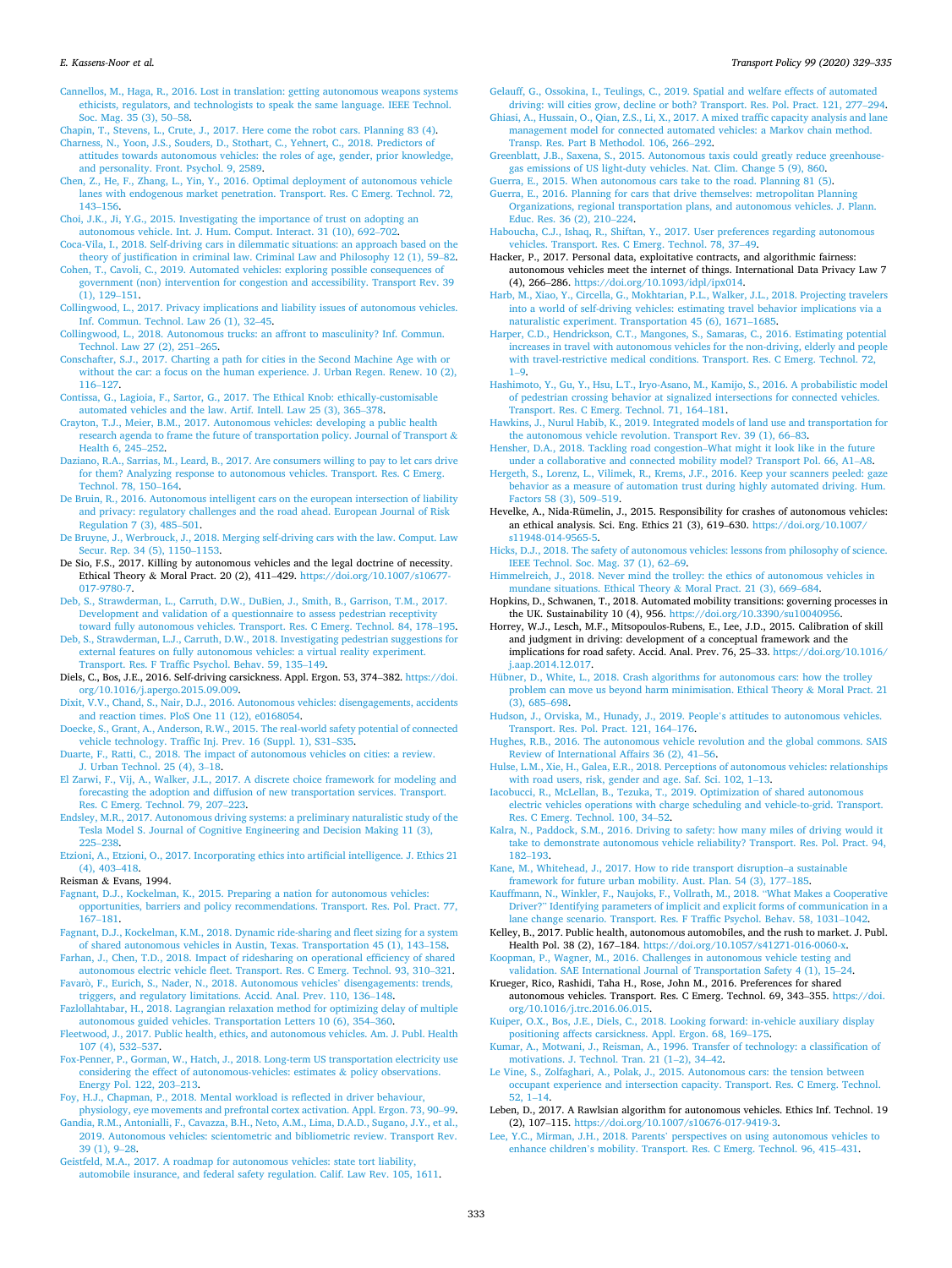#### <span id="page-5-0"></span>*E. Kassens-Noor et al.*

[Lee, J.G., Kim, K.J., Lee, S., Shin, D.H., 2015. Can autonomous vehicles be safe and](http://refhub.elsevier.com/S0967-070X(20)30329-2/sref89)  [trustworthy? Effects of appearance and autonomy of unmanned driving systems. Int.](http://refhub.elsevier.com/S0967-070X(20)30329-2/sref89)  [J. Hum. Comput. Interact. 31 \(10\), 682](http://refhub.elsevier.com/S0967-070X(20)30329-2/sref89)–691.

[Legacy, C., Ashmore, D., Scheurer, J., Stone, J., Curtis, C., 2019. Planning the driverless](http://refhub.elsevier.com/S0967-070X(20)30329-2/sref90)  [city. Transport Rev. 39 \(1\), 84](http://refhub.elsevier.com/S0967-070X(20)30329-2/sref90)–102.

- [Lentzakis, A.F., Ware, S.I., Su, R., Wen, C., 2018. Region-based prescriptive route](http://refhub.elsevier.com/S0967-070X(20)30329-2/sref91) [guidance for travelers of multiple classes. Transport. Res. C Emerg. Technol. 87,](http://refhub.elsevier.com/S0967-070X(20)30329-2/sref91)  138–[158](http://refhub.elsevier.com/S0967-070X(20)30329-2/sref91).
- [Levin, M.W., Rey, D., 2017. Conflict-point formulation of intersection control for](http://refhub.elsevier.com/S0967-070X(20)30329-2/sref92)  [autonomous vehicles. Transport. Res. C Emerg. Technol. 85, 528](http://refhub.elsevier.com/S0967-070X(20)30329-2/sref92)–547.
- [Levin, M.W., Boyles, S.D., Patel, R., 2016. Paradoxes of reservation-based intersection](http://refhub.elsevier.com/S0967-070X(20)30329-2/sref93)  [controls in traffic networks. Transport. Res. Pol. Pract. 90, 14](http://refhub.elsevier.com/S0967-070X(20)30329-2/sref93)–25.
- [Levin, M.W., Kockelman, K.M., Boyles, S.D., Li, T., 2017. A general framework for](http://refhub.elsevier.com/S0967-070X(20)30329-2/sref94)  [modeling shared autonomous vehicles with dynamic network-loading and dynamic](http://refhub.elsevier.com/S0967-070X(20)30329-2/sref94)  [ride-sharing application. Comput. Environ. Urban Syst. 64, 373](http://refhub.elsevier.com/S0967-070X(20)30329-2/sref94)–383.
- [Li, R., Liu, X., Nie, Y.M., 2018. Managing partially automated network traffic flow:](http://refhub.elsevier.com/S0967-070X(20)30329-2/sref95) [efficiency vs. stability. Transp. Res. Part B Methodol. 114, 300](http://refhub.elsevier.com/S0967-070X(20)30329-2/sref95)–324.
- Liljamo, T., Liimatainen, H., Pöllänen, M., 2018. Attitudes and concerns on automated [vehicles. Transport. Res. F Traffic Psychol. Behav. 59, 24](http://refhub.elsevier.com/S0967-070X(20)30329-2/sref96)–44.
- [Lima, D.A.D., Miranda Neto, A., Martinesco, A., Texeira Da Silva, S., Ferreira Velho, L.,](http://refhub.elsevier.com/S0967-070X(20)30329-2/sref97)  [Etgens, V., 2018. Automated driving systems and their insertion in the Brazilian](http://refhub.elsevier.com/S0967-070X(20)30329-2/sref97)  [scenario: a test track proposal. SAE International Journal of Transportation Safety 6,](http://refhub.elsevier.com/S0967-070X(20)30329-2/sref97)
- [1](http://refhub.elsevier.com/S0967-070X(20)30329-2/sref97). [Lin, R., Ma, L., Zhang, W., 2018. An interview study exploring Tesla drivers](http://refhub.elsevier.com/S0967-070X(20)30329-2/sref98)' behavioural [adaptation. Appl. Ergon. 72, 37](http://refhub.elsevier.com/S0967-070X(20)30329-2/sref98)–47.
- Liu, H.Y., 2017. Irresponsibilities, inequalities and injustice for autonomous vehicles. Ethics Inf. Technol. 19 (3), 193–207. <https://doi.org/10.1007/s10676-017-9436-2>.
- [Liu, W., 2018. An equilibrium analysis of commuter parking in the era of autonomous](http://refhub.elsevier.com/S0967-070X(20)30329-2/sref100) [vehicles. Transport. Res. C Emerg. Technol. 92, 191](http://refhub.elsevier.com/S0967-070X(20)30329-2/sref100)–207. [Liu, J., Kockelman, K.M., Boesch, P.M., Ciari, F., 2017. Tracking a system of shared](http://refhub.elsevier.com/S0967-070X(20)30329-2/sref101)
- [autonomous vehicles across the Austin, Texas network using agent-based simulation.](http://refhub.elsevier.com/S0967-070X(20)30329-2/sref101)  [Transportation 44 \(6\), 1261](http://refhub.elsevier.com/S0967-070X(20)30329-2/sref101)–1278.
- [Loeb, B., Kockelman, K.M., Liu, J., 2018. Shared autonomous electric vehicle \(SAEV\)](http://refhub.elsevier.com/S0967-070X(20)30329-2/sref102) [operations across the Austin, Texas network with charging infrastructure decisions.](http://refhub.elsevier.com/S0967-070X(20)30329-2/sref102)  [Transport. Res. C Emerg. Technol. 89, 222](http://refhub.elsevier.com/S0967-070X(20)30329-2/sref102)–233.
- [Lohmann, M.F., 2016. Liability issues concerning self-driving vehicles. European Journal](http://refhub.elsevier.com/S0967-070X(20)30329-2/sref103)  [of Risk Regulation 7 \(2\), 335](http://refhub.elsevier.com/S0967-070X(20)30329-2/sref103)–340.
- [LoRicco, R., 2017. Autonomous vehicles: why we need them, but are unprepared for](http://refhub.elsevier.com/S0967-070X(20)30329-2/sref104)  [their arrival. Quinnipiac L. Rev. 36, 297.](http://refhub.elsevier.com/S0967-070X(20)30329-2/sref104)
- [Louie, J.F., Mouloua, M., 2019. Predicting distracted driving: the role of individual](http://refhub.elsevier.com/S0967-070X(20)30329-2/sref105) [differences in working memory. Appl. Ergon. 74, 154](http://refhub.elsevier.com/S0967-070X(20)30329-2/sref105)–161.
- [Lu, Z., Du, R., Dunham-Jones, E., Park, H., Crittenden, J., 2017. Data-enabled public](http://refhub.elsevier.com/S0967-070X(20)30329-2/sref106)  [preferences inform integration of autonomous vehicles with transit-oriented](http://refhub.elsevier.com/S0967-070X(20)30329-2/sref106) [development in Atlanta. Cities 63, 118](http://refhub.elsevier.com/S0967-070X(20)30329-2/sref106)–127.
- Luetge, C., 2017. The German Ethics Code for automated and connected driving. Philosophy & Technology 30 (4), 547–558. [https://doi.org/10.1007/s13347-017-](https://doi.org/10.1007/s13347-017-0284-0) [0284-0.](https://doi.org/10.1007/s13347-017-0284-0)
- Lutin, J.M., 2018. Not if, but when: autonomous driving and the future of transit. Journal of Public Transportation 21 (1), 10. <https://doi.org/10.5038/2375-0901.21.1.10>.
- [Ma, M.Y., Chen, C.W., Chang, Y.M., 2019. Using Kano model to differentiate between](http://refhub.elsevier.com/S0967-070X(20)30329-2/sref109)  [future vehicle-driving services. Int. J. Ind. Ergon. 69, 142](http://refhub.elsevier.com/S0967-070X(20)30329-2/sref109)–152.
- [Mahmassani, H.S., 2016. 50th anniversary invited article](http://refhub.elsevier.com/S0967-070X(20)30329-2/sref110)—autonomous vehicles and [connected vehicle systems: flow and operations considerations. Transport. Sci. 50](http://refhub.elsevier.com/S0967-070X(20)30329-2/sref110) [\(4\), 1140](http://refhub.elsevier.com/S0967-070X(20)30329-2/sref110)–1162.
- [Masoud, N., Jayakrishnan, R., 2017. Autonomous or driver-less vehicles: implementation](http://refhub.elsevier.com/S0967-070X(20)30329-2/sref111)  [strategies and operational concerns. Transport. Res. E Logist. Transport. Rev. 108,](http://refhub.elsevier.com/S0967-070X(20)30329-2/sref111)  179–[194](http://refhub.elsevier.com/S0967-070X(20)30329-2/sref111).
- McGrath, J., Gupta, A., 2018. Writing a moral code: algorithms for ethical reasoning by humans and machines. Religions 9 (8), 240. [https://doi.org/10.3390/rel9080240.](https://doi.org/10.3390/rel9080240)
- [McMurry, T.L., Poplin, G.S., Shaw, G., Panzer, M.B., 2018. Crash safety concerns for out](http://refhub.elsevier.com/S0967-070X(20)30329-2/sref113)[of-position occupant postures: a look toward safety in highly automated vehicles.](http://refhub.elsevier.com/S0967-070X(20)30329-2/sref113)  [Traffic Inj. Prev. 19 \(6\), 582](http://refhub.elsevier.com/S0967-070X(20)30329-2/sref113)–587.
- [Meckling, J., Nahm, J., 2018. When do states disrupt industries? Electric cars and the](http://refhub.elsevier.com/S0967-070X(20)30329-2/sref114)  [politics of innovation. Rev. Int. Polit. Econ. 25 \(4\), 505](http://refhub.elsevier.com/S0967-070X(20)30329-2/sref114)–529.
- [Meneguette, R.I., Geraldo Filho, P.R., Guidoni, D.L., Pessin, G., Villas, L.A., Ueyama, J.,](http://refhub.elsevier.com/S0967-070X(20)30329-2/sref115)  [2016. Increasing intelligence in inter-vehicle communications to reduce traffic](http://refhub.elsevier.com/S0967-070X(20)30329-2/sref115) [congestions: experiments in urban and highway environments. PloS One 11 \(8\),](http://refhub.elsevier.com/S0967-070X(20)30329-2/sref115)  [e0159110.](http://refhub.elsevier.com/S0967-070X(20)30329-2/sref115)
- [Meng, X., Roberts, S., Cui, Y., Gao, Y., Chen, Q., Xu, C., et al., 2018. Required navigation](http://refhub.elsevier.com/S0967-070X(20)30329-2/sref116)  [performance for connected and autonomous vehicles: where are we now and where](http://refhub.elsevier.com/S0967-070X(20)30329-2/sref116)  [are we going? Transport. Plann. Technol. 41 \(1\), 104](http://refhub.elsevier.com/S0967-070X(20)30329-2/sref116)–118.
- [Mersky, A.C., Samaras, C., 2016. Fuel economy testing of autonomous vehicles.](http://refhub.elsevier.com/S0967-070X(20)30329-2/sref117)  [Transport. Res. C Emerg. Technol. 65, 31](http://refhub.elsevier.com/S0967-070X(20)30329-2/sref117)–48.
- Meyer, J., Becker, H., Bösch, P.M., Axhausen, K.W., 2017. Autonomous vehicles: the next [jump in accessibilities? Res. Transport. Econ. 62, 80](http://refhub.elsevier.com/S0967-070X(20)30329-2/sref118)–91.
- Mezei, J.I., Lazányi, K., 2018. Are we ready for smart transport? Analysis of attitude towards public transport in budapest. Interdiscip. Descr. Complex Syst.: INDECS 16 (3-A), 369–375. <https://doi.org/10.7906/indecs.16.3.9>.
- [Millard-Ball, A., 2018. Pedestrians, autonomous vehicles, and cities. J. Plann. Educ. Res.](http://refhub.elsevier.com/S0967-070X(20)30329-2/sref120)  [38 \(1\), 6](http://refhub.elsevier.com/S0967-070X(20)30329-2/sref120)–12.
- [Miller, E.E., Boyle, L.N., 2019. Behavioral adaptations to lane keeping systems: effects of](http://refhub.elsevier.com/S0967-070X(20)30329-2/sref121)  [exposure and withdrawal. Hum. Factors 61 \(1\), 152](http://refhub.elsevier.com/S0967-070X(20)30329-2/sref121)–164.
- [Mohan, D., 2016. Driverless vehicles and their future in India. Econ. Polit. Wkly. 51 \(32\),](http://refhub.elsevier.com/S0967-070X(20)30329-2/sref122)  [107](http://refhub.elsevier.com/S0967-070X(20)30329-2/sref122).
- [Nair, G.S., Astroza, S., Bhat, C.R., Khoeini, S., Pendyala, R.M., 2018. An application of a](http://refhub.elsevier.com/S0967-070X(20)30329-2/sref123)  [rank ordered probit modeling approach to understanding level of interest in](http://refhub.elsevier.com/S0967-070X(20)30329-2/sref123) [autonomous vehicles. Transportation 45 \(6\), 1623](http://refhub.elsevier.com/S0967-070X(20)30329-2/sref123)–1637.
- [Nazari, F., Noruzoliaee, M., Mohammadian, A.K., 2018. Shared versus private mobility:](http://refhub.elsevier.com/S0967-070X(20)30329-2/sref124)  [modeling public interest in autonomous vehicles accounting for latent attitudes.](http://refhub.elsevier.com/S0967-070X(20)30329-2/sref124) [Transport. Res. C Emerg. Technol. 97, 456](http://refhub.elsevier.com/S0967-070X(20)30329-2/sref124)–477.
- [Nees, M.A., Helbein, B., Porter, A., 2016. Speech auditory alerts promote memory for](http://refhub.elsevier.com/S0967-070X(20)30329-2/sref125) [alerted events in a video-simulated self-driving car ride. Hum. Factors 58 \(3\),](http://refhub.elsevier.com/S0967-070X(20)30329-2/sref125) 416–[426](http://refhub.elsevier.com/S0967-070X(20)30329-2/sref125).
- [Niu, D., Terken, J., Eggen, B., 2018. Anthropomorphizing information to enhance trust in](http://refhub.elsevier.com/S0967-070X(20)30329-2/sref126)  [autonomous vehicles. Human Factors and Ergonomics in Manufacturing](http://refhub.elsevier.com/S0967-070X(20)30329-2/sref126) & Service [Industries 28 \(6\), 352](http://refhub.elsevier.com/S0967-070X(20)30329-2/sref126)–359.
- [Noruzoliaee, M., Zou, B., Liu, Y., 2018. Roads in transition: integrated modeling of a](http://refhub.elsevier.com/S0967-070X(20)30329-2/sref127)  [manufacturer-traveler-infrastructure system in a mixed autonomous/human driving](http://refhub.elsevier.com/S0967-070X(20)30329-2/sref127)  [environment. Transport. Res. C Emerg. Technol. 90, 307](http://refhub.elsevier.com/S0967-070X(20)30329-2/sref127)–333.
- [Nourinejad, M., Roorda, M.J., 2016. Agent based model for dynamic ridesharing.](http://refhub.elsevier.com/S0967-070X(20)30329-2/sref128)  [Transport. Res. C Emerg. Technol. 64, 117](http://refhub.elsevier.com/S0967-070X(20)30329-2/sref128)–132.
- [Nourinejad, M., Bahrami, S., Roorda, M.J., 2018. Designing parking facilities for](http://refhub.elsevier.com/S0967-070X(20)30329-2/sref129)  [autonomous vehicles. Transp. Res. Part B Methodol. 109, 110](http://refhub.elsevier.com/S0967-070X(20)30329-2/sref129)–127.
- [Nyholm, S., Smids, J., 2018. Automated cars meet human drivers: responsible human](http://refhub.elsevier.com/S0967-070X(20)30329-2/sref130)[robot coordination and the ethics of mixed traffic. Ethics Inf. Technol. 1](http://refhub.elsevier.com/S0967-070X(20)30329-2/sref130)–10.
- [Ohnemus, M., Perl, A., 2016. Shared autonomous vehicles: catalyst of new mobility for](http://refhub.elsevier.com/S0967-070X(20)30329-2/sref131)  [the last mile? Built. Environ. 42 \(4\), 589](http://refhub.elsevier.com/S0967-070X(20)30329-2/sref131)–602.
- [Panagiotopoulos, I., Dimitrakopoulos, G., 2018. An empirical investigation on](http://refhub.elsevier.com/S0967-070X(20)30329-2/sref132)  consumers' [intentions towards autonomous driving. Transport. Res. C Emerg.](http://refhub.elsevier.com/S0967-070X(20)30329-2/sref132)  [Technol. 95, 773](http://refhub.elsevier.com/S0967-070X(20)30329-2/sref132)–784.
- Papadoulis, A., Quddus, M., Imprialou, M., 2019. Evaluating the safety impact of connected and autonomous vehicles on motorways. Accid. Anal. Prev. 124, 12–22. [https://doi.org/10.1016/j.aap.2018.12.019.](https://doi.org/10.1016/j.aap.2018.12.019)
- Payre, W., Cestac, J., Delhomme, P., 2016. Fully automated driving: impact of trust and [practice on manual control recovery. Hum. Factors 58 \(2\), 229](http://refhub.elsevier.com/S0967-070X(20)30329-2/sref134)–241.
- [Perboli, G., Rosano, M., 2019. Parcel delivery in urban areas: opportunities and threats](http://refhub.elsevier.com/S0967-070X(20)30329-2/sref135)  [for the mix of traditional and green business models. Transport. Res. C Emerg.](http://refhub.elsevier.com/S0967-070X(20)30329-2/sref135) [Technol. 99, 19](http://refhub.elsevier.com/S0967-070X(20)30329-2/sref135)–36.
- Pérez-Marín, A.M., Guillén, M., 2019. Semi-autonomous vehicles: usage-based data [evidences of what could be expected from eliminating speed limit violations. Accid.](http://refhub.elsevier.com/S0967-070X(20)30329-2/sref136)  [Anal. Prev. 123, 99](http://refhub.elsevier.com/S0967-070X(20)30329-2/sref136)–106.
- [Pickering, C., Byrne, J., 2014. The benefits of publishing systematic quantitative](http://refhub.elsevier.com/S0967-070X(20)30329-2/sref137) [literature reviews for PhD candidates and other early-career researchers. High Educ.](http://refhub.elsevier.com/S0967-070X(20)30329-2/sref137)  [Res. Dev. 33 \(3\), 534](http://refhub.elsevier.com/S0967-070X(20)30329-2/sref137)–548.
- [Pinter, K., Szalay, Z., Vida, G., 2017. Liability in autonomous vehicle accidents liability in](http://refhub.elsevier.com/S0967-070X(20)30329-2/sref138)  [autonomous. Communications-Scientific letters of the University of Zilina 19 \(4\),](http://refhub.elsevier.com/S0967-070X(20)30329-2/sref138)  30–[35](http://refhub.elsevier.com/S0967-070X(20)30329-2/sref138).
- [Puylaert, S., Snelder, M., van Nes, R., van Arem, B., 2018. Mobility impacts of early forms](http://refhub.elsevier.com/S0967-070X(20)30329-2/sref139)  of automated driving–[A system dynamic approach. Transport Pol. 72, 171](http://refhub.elsevier.com/S0967-070X(20)30329-2/sref139)–179.
- [Rahwan, I., 2018. Society-in-the-loop: programming the algorithmic social contract.](http://refhub.elsevier.com/S0967-070X(20)30329-2/sref140) [Ethics Inf. Technol. 20 \(1\), 5](http://refhub.elsevier.com/S0967-070X(20)30329-2/sref140)–14.
- [Raksincharoensak, P., Hasegawa, T., Nagai, M., 2016. Motion planning and control of](http://refhub.elsevier.com/S0967-070X(20)30329-2/sref141)  [autonomous driving intelligence system based on risk potential optimization](http://refhub.elsevier.com/S0967-070X(20)30329-2/sref141)  [framework. International Journal of Automotive Engineering 7 \(AVEC14\), 53](http://refhub.elsevier.com/S0967-070X(20)30329-2/sref141)–60.
- Reisman, 1989.
- Reisman, 1992.
- [Reisman, A., 2005. Transfer of technologies: a cross-disciplinary taxonomy. Omega 33](http://refhub.elsevier.com/S0967-070X(20)30329-2/sref144)  [\(3\), 189](http://refhub.elsevier.com/S0967-070X(20)30329-2/sref144)–202.
- [Richards, D., Stedmon, A., 2016. To delegate or not to delegate: a review of control](http://refhub.elsevier.com/S0967-070X(20)30329-2/sref145) [frameworks for autonomous cars. Appl. Ergon. 53, 383](http://refhub.elsevier.com/S0967-070X(20)30329-2/sref145)–388.
- [Roca, D., Nemirovsky, D., Nemirovsky, M., Milito, R., Valero, M., 2016. Emergent](http://refhub.elsevier.com/S0967-070X(20)30329-2/sref146)  [behaviors in the internet of things: the ultimate ultra-large-scale system. IEEE micro](http://refhub.elsevier.com/S0967-070X(20)30329-2/sref146)  [36 \(6\), 36](http://refhub.elsevier.com/S0967-070X(20)30329-2/sref146)–44.
- [Rosenberger, R., 2015. Driver distraction from dashboard and wearable interfaces: a case](http://refhub.elsevier.com/S0967-070X(20)30329-2/sref147)  [against connectivity. IEEE Technol. Soc. Mag. 34 \(4\), 88](http://refhub.elsevier.com/S0967-070X(20)30329-2/sref147)–99.
- Salatiello, C., Felver, T.B., 2017. Current developments in autonomous vehicle policy in the United States: federalism's influence in state and national regulatory law and policy. Glob. Jurist 18 (1). <https://doi.org/10.1515/gj-2017-0008>.
- Salonen, A.O., 2018. Passenger's subjective traffic safety, in-vehicle security and emergency management in the driverless shuttle bus in Finland. Transport Pol. 61, 106–110. [https://doi.org/10.1016/j.tranpol.2017.10.011.](https://doi.org/10.1016/j.tranpol.2017.10.011)
- [Sandry, E., 2018. Automation and human relations with the private vehicle: from](http://refhub.elsevier.com/S0967-070X(20)30329-2/sref150)  [automobiles to autonomous cars. Media Int. Aust. 166 \(1\), 11](http://refhub.elsevier.com/S0967-070X(20)30329-2/sref150)–19.
- [Schoonmaker, J., 2016. Proactive privacy for a driverless age. Inf. Commun. Technol.](http://refhub.elsevier.com/S0967-070X(20)30329-2/sref151) [Law 25 \(2\), 96](http://refhub.elsevier.com/S0967-070X(20)30329-2/sref151)–128.
- [Shabanpour, R., Golshani, N., Shamshiripour, A., Mohammadian, A.K., 2018a. Eliciting](http://refhub.elsevier.com/S0967-070X(20)30329-2/sref152)  [preferences for adoption of fully automated vehicles using best-worst analysis.](http://refhub.elsevier.com/S0967-070X(20)30329-2/sref152) [Transport. Res. C Emerg. Technol. 93, 463](http://refhub.elsevier.com/S0967-070X(20)30329-2/sref152)–478.
- [Shabanpour, R., Shamshiripour, A., Mohammadian, A., 2018b. Modeling adoption](http://refhub.elsevier.com/S0967-070X(20)30329-2/sref153) [timing of autonomous vehicles: innovation diffusion approach. Transportation 45](http://refhub.elsevier.com/S0967-070X(20)30329-2/sref153)  [\(6\), 1607](http://refhub.elsevier.com/S0967-070X(20)30329-2/sref153)–1621.
- [Shen, Y., Zhang, H., Zhao, J., 2018. Integrating shared autonomous vehicle in public](http://refhub.elsevier.com/S0967-070X(20)30329-2/sref154) [transportation system: a supply-side simulation of the first-mile service in Singapore.](http://refhub.elsevier.com/S0967-070X(20)30329-2/sref154)  [Transport. Res. Pol. Pract. 113, 125](http://refhub.elsevier.com/S0967-070X(20)30329-2/sref154)–136.
- [Siebert, F.W., Oehl, M., Bersch, F., Pfister, H.R., 2017. The exact determination of](http://refhub.elsevier.com/S0967-070X(20)30329-2/sref155) [subjective risk and comfort thresholds in car following. Transport. Res. F Traffic](http://refhub.elsevier.com/S0967-070X(20)30329-2/sref155)  [Psychol. Behav. 46, 1](http://refhub.elsevier.com/S0967-070X(20)30329-2/sref155)–13.
- [Simoni, M.D., Kockelman, K.M., Gurumurthy, K.M., Bischoff, J., 2019. Congestion](http://refhub.elsevier.com/S0967-070X(20)30329-2/sref156)  [pricing in a world of self-driving vehicles: an analysis of different strategies in](http://refhub.elsevier.com/S0967-070X(20)30329-2/sref156) [alternative future scenarios. Transport. Res. C Emerg. Technol. 98, 167](http://refhub.elsevier.com/S0967-070X(20)30329-2/sref156)–185.